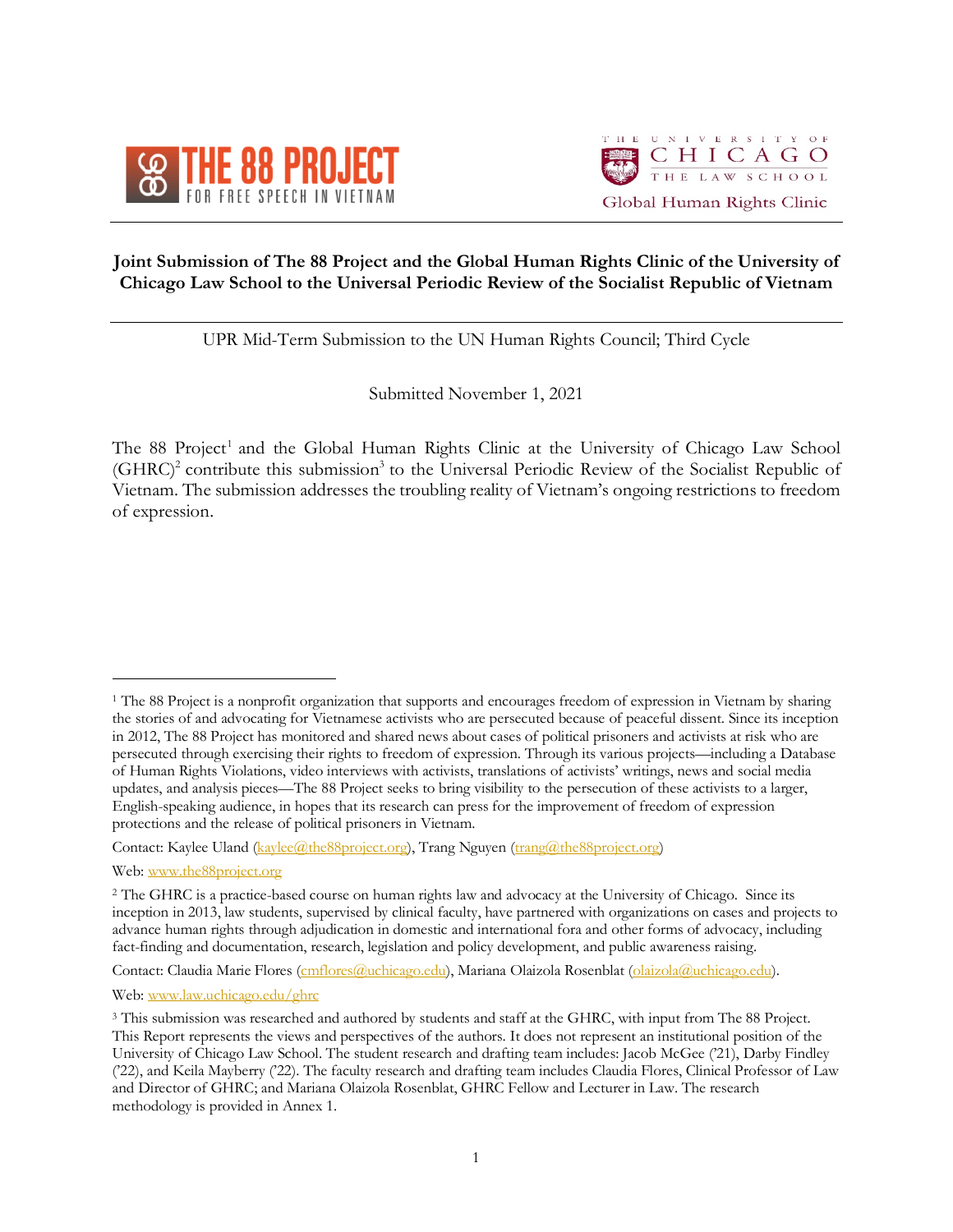# **I. INTRODUCTION**

- 1. The government of Vietnam continues to actively and systematically suppress the right to freedom of expression of its citizens. Although Vietnam has nominally committed to uphold freedom of expression in its Constitution and has undertaken such an obligation in several international human rights treaties, Vietnam regularly violates its citizens' freedom of speech. Vietnam's infringements on speech are particularly egregious in the online sphere. For merely attempting to exercise their rights to free expression, Vietnamese citizens are regularly harassed by police, arrested, denied access to legal counsel, tried, and sentenced to lengthy prison terms. Additionally, Vietnam has created a climate of fear within the country by actively monitoring and removing websites, blocking social media accounts, and censoring its citizens' social media posts. As a result, the citizens of Vietnam do not enjoy the right to freedom of expression.
- 2. This submission provides evidence of this suppression by Vietnam. The submission is based on extensive desk research, data collected by The 88 Project through its website<sup>4</sup> and 14 firstperson accounts documented through interviews by the authors of this report. All research is current until August 2021. Research findings reveal that repressive laws, as enshrined in the Law on Cybersecurity and several provisions of the Criminal Code, combined with multiple means of surveillance, coercion and abuse of state power, have effectively stifled freedom of expression in the country. As this submission will document, Vietnam has employed a panoply of repressive tactics, including media censorship, police violence, denial of access to counsel, inhumane jail conditions, sham trials, and overly harsh prison sentences to accomplish this task. Overall, the findings reveal a pattern of direct and systematic suppression of speech by Vietnam in direct contravention of international law.

# **II. LEGAL FRAMEWORK**

## A. THE CONSTITUTION

- 3. The Constitution of Vietnam guarantees the protections of human rights for all citizens.5 Among these rights are the rights to freedoms of: opinion and speech, the press, access to information, assembly, forming associations and holding demonstrations.<sup>6</sup>
- 4. Additionally, the Constitution guarantees citizens certain procedural rights, including the rights to a timely and public trial, to seek defense, to be regarded as innocent until proven guilty, and the right not to be convicted twice for the same offense.<sup>7</sup>

<sup>4</sup> *Database*, The 88 Project, https://the88project.org/.

<sup>5</sup> Constitution of the Socialist Republic of Vietnam, Art. 14 (2013), http://constitutionnet.org/sites/default/files/tranlation\_of\_vietnams\_new\_constitution\_enuk\_2.pdf.

<sup>6</sup> *Id*.

<sup>7</sup> *Id*. at Art. 31. Note, citizens are *not* guaranteed the right to have counsel provided should one be unable to secure counsel on one's own.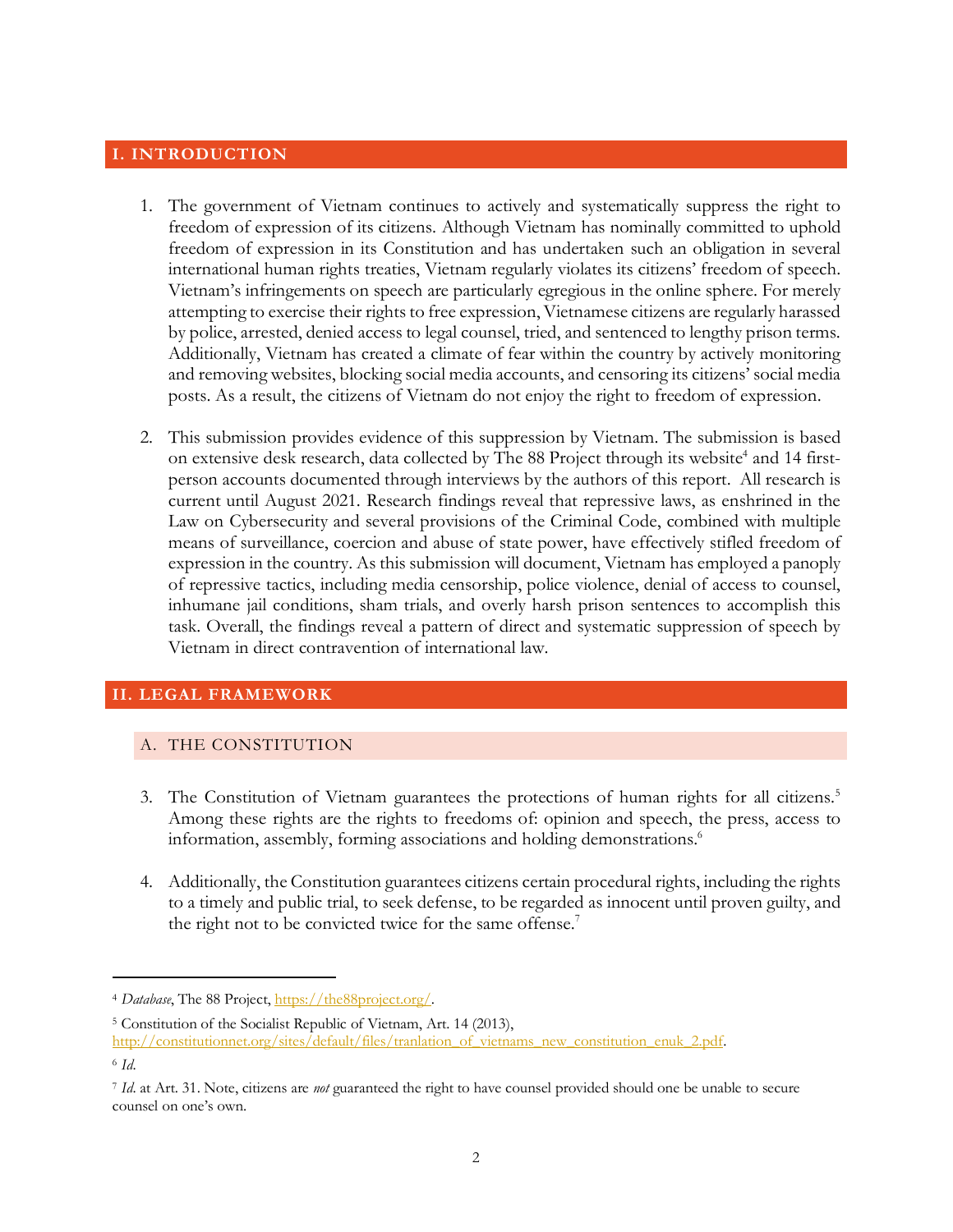- 5. Article 14 of the Constitution, however, reserves the ability of Vietnam to suspend citizens' rights where "imperative circumstances," such as "national defense, national security, social order and security, social morality, and community well-being," call for such restrictions.<sup>8</sup>
- 6. Furthermore, the Constitution restricts citizen rights through duties to the State. Article 15 prohibits citizens from infringing on national interests in the practice of their rights,<sup>9</sup> and Article 44 provides: "Citizens must show loyalty to their Fatherland. Treason is the most serious crime."<sup>10</sup>

## B. THE 1999 AND 2015 CRIMINAL CODES

- 7. Vietnam has a number of other criminal statutes that directly or indirectly restrict freedom of expression. Among these are statutes that criminalize the following vaguely-defined behavior: disturbing public order,  $11$  abusing democratic interests,  $12$  establishing or joining an organization that opposes the government,<sup>13</sup> sowing division between the State and the people or amongst the people,<sup>14</sup> and disrupting security.<sup>15</sup> Additionally, known activists have been prosecuted on extraneous charges, such as tax evasion.16
- 8. Article 117 of the 2015 Criminal Code (previously Article 88), criminalizes the "[m]aking, storing, spreading information, materials, items for the purpose of opposing the State of Socialist Republic of Vietnam."<sup>17</sup> Article 117 imposes a penalty of five to twelve years of imprisonment for creating, spreading, or storing materials that contain "distorted information about the people's government," "fabricated information to cause dismay among the people," or "items to cause psychological warfare."18 If the offense is deemed to be an "extremely

<sup>8</sup> *Id*.

<sup>9</sup> *Id*. at Art. 15.

<sup>10</sup> *Id*. at Art. 44.

<sup>11</sup> Vietnam Criminal Code, No. 100/2015/QH13, Art. 318 (Nov. 27, 2015). http://www.derechos.org/intlaw/doc/vnm1.html.

<sup>12</sup> *Id*. at Art. 331.

<sup>13</sup> *Id*. at Art. 109.

<sup>14</sup> *Id*. at Art. 116. Vietnam Criminal Code, No. 15/1999/QH10, Art. 87 (Dec. 21, 1999), https://www.icj.org/wpcontent/uploads/1999/12/VietNam-Penal-Code-1999-eng.pdf.

<sup>15</sup> *Id*. at Article 89; Vietnam Criminal Code, No. 100/2015/QH13, Art. 118 (Nov. 27, 2015).

<sup>16</sup> *Database*, The 88 Project, https://the88project.org/; *See* Vietnam Criminal Code, No. 15/1999/QH10, Art. 161(1) (Dec. 21, 1999).

<sup>17</sup> Vietnam Criminal Code, No. 100/2015/QH13, Art. 117 (Nov. 27, 2015).

<sup>18</sup> *Id.*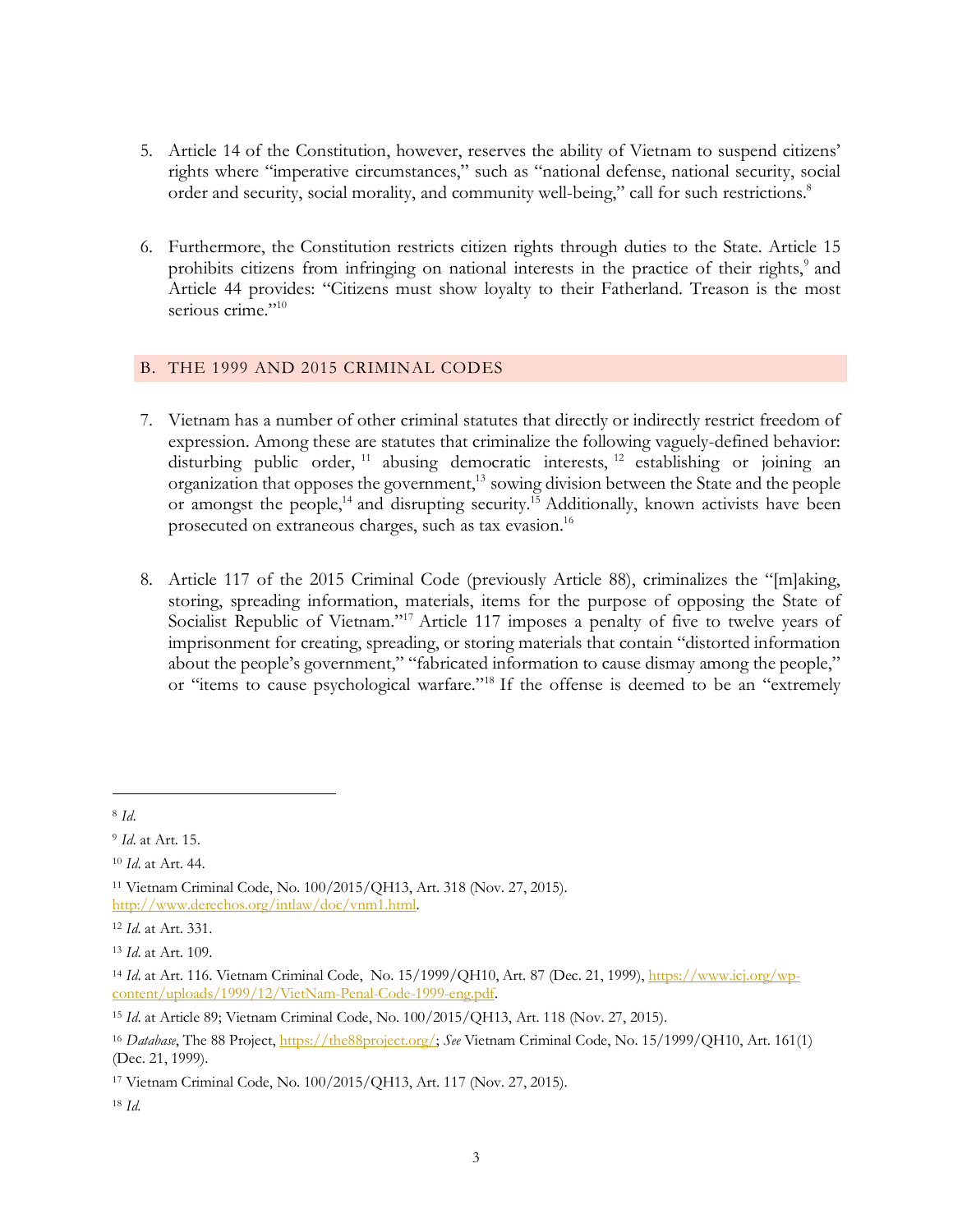serious case," the accused may face 10 to 20 years in prison.<sup>19</sup> Making preparations to engage in the restricted behavior carries a one- to five-year sentence. $^{20}$ 

## C. THE 2018 LAW ON CYBERSECURITY

9. Vietnam's 2018 Law on Cybersecurity requires technology companies specializing in internetbased communications, such as social media and online search engines (e.g. Facebook and Google) to remove content that is inconsistent with state interests, $21$  to store user data in Vietnam, and to set up offices within the country.<sup>22</sup> Vietnam has claimed that the law is necessary to "protect national defense and ensure social order."23

## **III. VIETNAM'S INTERNATIONAL HUMAN RIGHTS LAW OBLIGATIONS**

## A. RIGHT TO FREEDOM OF EXPRESSION

- 10. Article 19 of the International Covenant on Civil and Political Rights (ICCPR)<sup>24</sup> guarantees the right to freedom of expression. This right protects one's ability to speak, write, or otherwise express opinions, beliefs, facts, or other views.25 It is closely related to the freedom of assembly and protest, both of which are based on the understanding that freedom to speak and express one's thoughts publicly are necessary to a functioning community and responsive state. $26$
- 11. The circumstances in which free expression may be restricted under the Covenant are limited and subject to certain principles.<sup>27</sup> That is, permissible free speech restrictions must be

 $\overline{a}$ 

https://www.economica.vn/Content/files/LAW%20%26%20REG/Law%20on%20Cyber%20Security%202018.pdf (unofficial translation).

<sup>24</sup> The ICCPR was ratified by Vietnam in 1982. United Nations Human Rights Treaty Database, *Ratification Status for Vietnam*, Office of the High Commissioner of Human Rights,

https://tbinternet.ohchr.org/\_layouts/15/TreatyBodyExternal/Treaty.aspx?CountryID=192&Lang=EN.

<sup>25</sup> International Covenant on Civil and Political Rights, art. 19, Dec. 16, 1966, 999 U.N.T.S. 171 [hereinafter ICCPR].

<sup>19</sup> *Id.*

<sup>20</sup> *Id.*

<sup>&</sup>lt;sup>21</sup> This includes propaganda against the State and content which incites riots, disrupts security, causes public disorder, embarrassment, is slanderous or disrupts "economic management." Law on Cybersecurity, No. 24/2018/QH14, Art. 16 (June 12, 2018),

<sup>22</sup> *Id.* at art. 26.

<sup>23</sup> Timothy McLaughlin, *Under Vietnam's New Cybersecurity Law, U.S. Tech Giants Face Stricter Censorship*, Washington Post (March 16, 2019), https://www.washingtonpost.com/world/asia\_pacific/under-vietnams-new-cybersecurity-law-ustech-giants-face-stricter-censorship/2019/03/16/8259cfae-3c24-11e9-a06c-3ec8ed509d15\_story.html.

<sup>&</sup>lt;sup>26</sup> UN Human Rights Committee, General Comment No. 34: Article 19 (Freedom of Opinions and Expression), 102<sup>nd</sup> Sess, adopted 12 September 2011, UN Doc CCPR/C/GC/34, ¶ 26 [hereinafter GC No. 34].

<sup>27</sup> ICCPR, art. 19 (3), Dec. 16, 1966, 999 U.N.T.S. 171.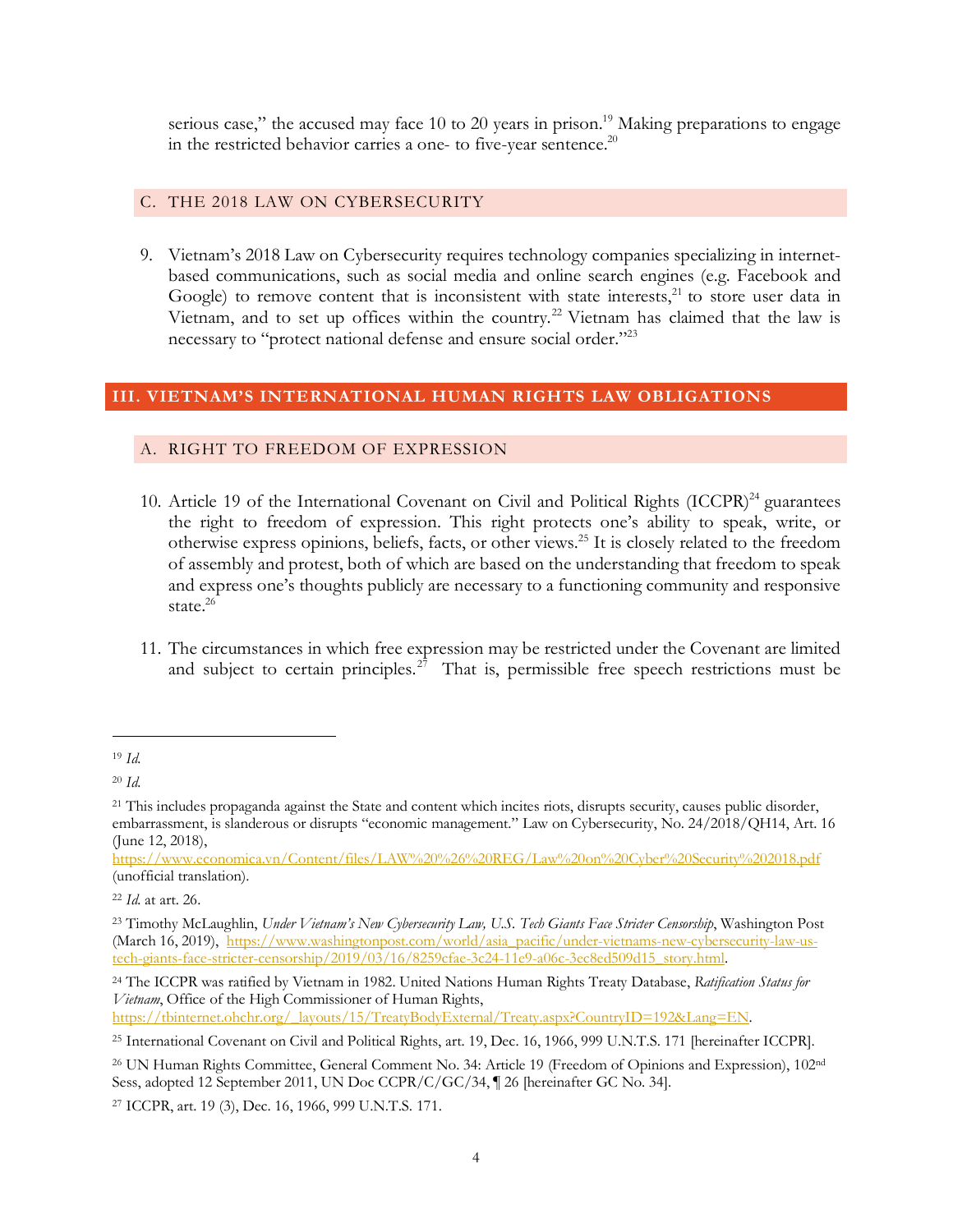*prescribed by law,*<sup>28</sup> must be in pursuit of a *legitimate aim,29* and must be *necessary* for achieving this legitimate purpose.<sup>30</sup>

## B. THE RIGHT TO A FAIR TRIAL

 $\overline{a}$ 

12. The right to a fair trial is guaranteed in Article 14 of the ICCPR and Articles 10 and 11 of the Universal Declaration of Human Rights. Under these instruments, State parties must guarantee every individual a "fair and public hearing by a competent, independent and impartial tribunal" and ensure that "[e]veryone charged with a penal offence has the right to be presumed innocent until proved guilty."<sup>31</sup>

## C. THE RIGHTS TO LIFE, SECURITY OF PERSON, AND FREEDOM FROM TORTURE

13. The rights to life, security of person, and freedom from torture are guaranteed by the ICCPR, the Convention Against Torture,<sup>32</sup> and the Universal Declaration of Human Rights.<sup>33</sup> State parties to these treaties must guarantee every individual's inherent right to life and freedom from torture and degrading treatment. Unlike the freedom of expression, the right to be free

<sup>32</sup> Vietnam ratified the Convention Against Torture in 2015. United Nations Human Rights Treaty Database, *Ratification Status for Vietnam*, Office of the High Commissioner of Human Rights, https://tbinternet.ohchr.org/\_layouts/15/TreatyBodyExternal/Treaty.aspx?CountryID=192&Lang=EN.

<sup>&</sup>lt;sup>28</sup> GC No. 34,  $\P$  24. The regulating law "must be formulated with sufficient precision to enable an individual to regulate his or her conduct accordingly." (*Id*. at ¶ 25 (citing communication No. 578/1994, *de Groot v. The Netherlands*, Views adopted on 14 July 1995). That is, any restriction on speech enshrined in law make clear to the public the "sorts of expression [that] are properly restricted and [the] sorts [that] are not." (*Id*.) Further, the law must not grant the State "unfettered discretion" to apply it and impose subsequent restrictions on free expression. (*Id*. (citing general comment No. 27)).

<sup>29</sup> *Id*. ¶ 28-32. This includes respect for the rights and reputations of others (*Id*.) and the protection of national security or of public order. (*Id*. ¶ 29. See Article 19(3)(b) of the ICCPR). The Human Rights Council has previously recognized that "extreme care must be taken" such that the State not abuse the national security which is highly susceptible to such mistreatment (*Id*. ¶ 30 (internal citations omitted)).

<sup>&</sup>lt;sup>30</sup> *Id*. **[33.** A restriction violates the necessity requirement if the protection could be achieved by alternative means that are less restrictive of free expression (*Id*. (citing communication No. 359, 385/89, *Ballantyne*, *Davidson and McIntyre v. Canada*)).When invoking a restriction, the State must demonstrate "in [a] specific and individualized fashion the precise nature of the threat, and the necessity and proportionality of the specific action taken, in particular by establishing a direct and immediate connection between the expression and the threat." (*Id*. ¶ 35 (citing communication No. 926/2000, *Shin v. Republic of Korea* at 7.3 (A South Korean artist was arrested for distributing a piece of their artwork that critiqued foreign involvement by the United States and Japan in the conflict with North Korea. The artist was found to be threatening national security via "enemy-benefitting expression".)).

<sup>31</sup> ICCPR, art. 14; G.A. Res. 217 III (A), Universal Declaration of Human Rights, art. 11 (Dec. 10, 1948) [hereinafter UDHR].

<sup>33</sup> ICCPR, arts. 6 and 9; United Nations Convention against Torture and Other Cruel, Inhuman, or Degrading Treatment or Punishment art. 1, Dec. 10, 1984, 1465 U.N.T.S. 85, S. Treaty Doc. No. 100-20 (1988) [hereinafter CAT]; UDHR, art. 3.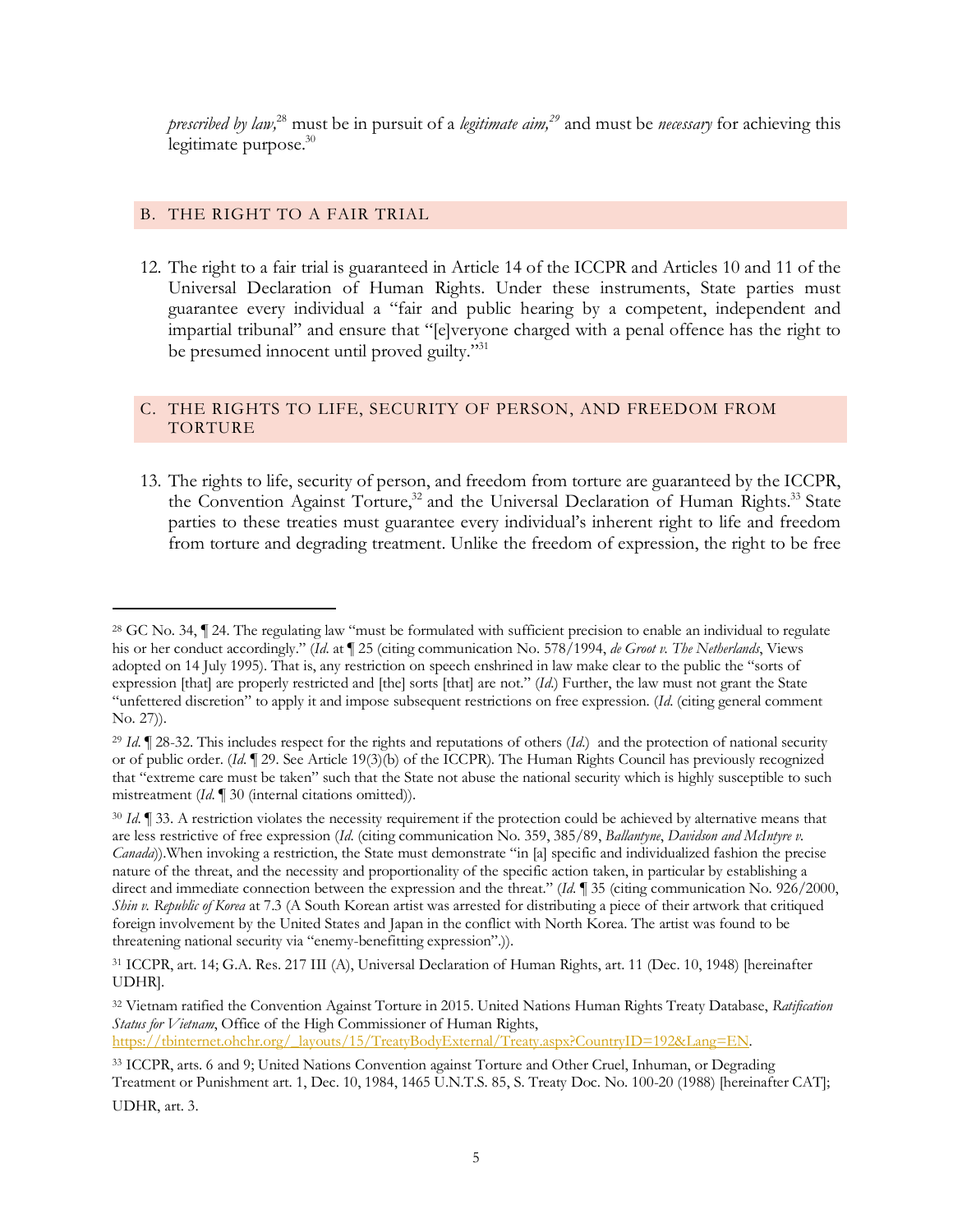from torture cannot be restricted, including for reasons pertaining to national security or public emergency.34

## **IV. VIETNAM'S IMPERMISSIBLE RESTRICTIONS ON FREEDOM OF EXPRESSION**

- 14. Despite recurrent admonishments from the UN Human Rights Council and other UN treaty bodies,<sup>35</sup> Vietnam has repeatedly flouted its obligations under the ICCPR, CAT and the UDHR and chosen, instead, to implement a coordinated program of speech suppression through intimidation, harassment, and coercion. Vietnam continues to do so today and, in the online space, is becoming more effective and sophisticated in its suppression of speech through online censorship, intimidation by law enforcement, and the imprisonment of activists without due process.
- 15. Over the past decade, Vietnam has engaged in focused efforts to monitor and suppress speech on social media, a forum that has been increasingly utilized by Vietnamese civil society and citizenry to communicate, share information, and remain informed. Due to Vietnam's successful suppression efforts, social media and other online fora are now dangerous places for Vietnamese citizens to express themselves. Doing so can result in criminal sanctions, harassment and abuse of their families and loved ones.

## A. *DE JURE* VIOLATIONS

 $\overline{a}$ 

16. Vietnam's Criminal Code contains provisions restricting the freedom of expression that are overbroad and not narrowly tailored to achieve a legitimate aim, as required by international law. As such, these provisions are unlawful under the permissible restriction test<sup>36</sup> developed by the U.N. Human Rights Committee in General Comment 34 and applied in subsequent court decisions. 37

<sup>34</sup> CAT, art. 2, Dec. 10, 1984, 1465 U.N.T.S. 85, S. Treaty Doc. No. 100-20 (1988).

<sup>35</sup> UNHRC, *Report of the Working Group on the Universal Periodic Review Viet Nam*, 41st Sess, 28 March 2019, UN Doc A/HRC/41/7, ¶ 38; UNHRC, *Concluding Observations on the Third Periodic Report of Viet Nam*, 29 August 2019, UN Doc CCPR/C/VNM/CO/3, ¶ 25-30; UN Committee against Torture, *Concluding Observations on the Initial Report of Viet Nam*, 28 December 2018, UN Doc CAT/C/VNM/CO/1, ¶ 6-30; UNHRC, *Report of the Working Group on the Universal Periodic Review Viet Nam,* 26th Sess, 2 April 2014, UN Doc A/HRC/26/6, ¶ 143; UNHRC, *Report of the Working Group on the Universal Periodic Review Viet Nam*, 12th Sess, 5 October 2009, UN Doc A/HRC/12/11, ¶ 99-103.

<sup>36</sup> Under this test, restrictions to the freedom of expression are permissible under the ICCPR only if they are (1) prescribed by law, (2) enacted in pursuit of a legitimate aim recognized under the Covenant, and (3) the restriction is necessary to achieve said aim.

<sup>37</sup> GC No. 34. *See*, *e.g*., UNHRC, 1553/2007, *Korneenko v Belarus*, UN No. CCPR/C/95/D/1553/2007, at 8.3; UNHRC, 1785/2008, *Olechkevitch v Belarus*, UN No. CCPR/C/107/D/1785/2008, at 8.4; UNHRC, 550/1993, *Faurisson v France*, UN No. CCPR/C/58/D/550/1993, at 9.6 ; Communications No. 1128/2002, *Marques v. Angola*; UNHRC, 1470/2006, *Toktakunov v Kyrgyzstan*, UN Doc CCPR/C/101/D/1470/2006, at 7.6; No. 1157/2003, *Coleman v. Australia*.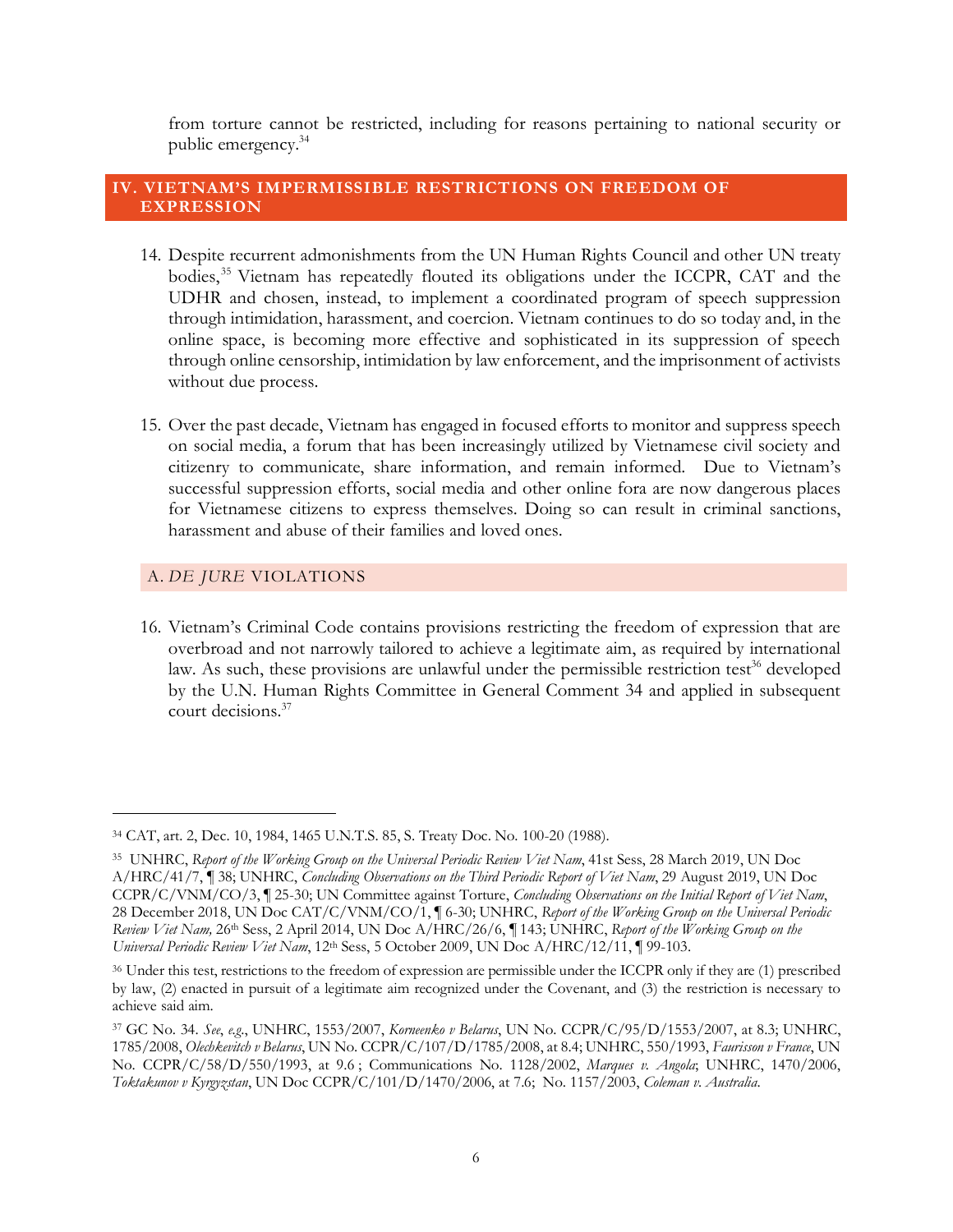- 17. Restrictions on freedom of expression are contained in, inter alia, Articles 109,<sup>38</sup> 116,<sup>39</sup> 117,<sup>40</sup> 118,<sup>41</sup> 318,<sup>42</sup> and 331<sup>43</sup> of the Criminal Code.<sup>44</sup> Between July of 2016 (when the 2015 Criminal Code went into effect) and May 19, 2021 (when this submission was finalized), most activists who were criminally accused due to their expressive activities—such as advocating for democracy, human rights, anti-corruption and land rights—were charged under Article 318, followed by 17.4% under Article 117, and 11.7% under Article 331.<sup>45</sup>
- 18. As written, these provisions are overbroad and lend themselves to arbitrary application. The law does not define key terms, such as "sowing division," "disrupts security," and "abuse," and as such the provisions lack the specificity<sup>46</sup> required to safeguard the freedom of speech. Consequently, Vietnamese citizens do not have proper notice regarding the behavior that is or is not restricted.<sup>47</sup> Laws that are overbroad or vague have a chilling effect on speech; individuals may avoid speaking on certain matters because they are unsure what speech is prohibited.
- 19. The Special Rapporteur on the promotion and protection of the right to freedom of opinion and expression, Irene Khan, emphasized this concern in her 2020 report on Ethiopia, noting that "vaguely formulated laws and regulations…violate the requirement under [A]rticle 19(3) of the International Covenant on Civil and Political Rights that restrictions be 'provided by law'."<sup>48</sup> The Special Rapporteur found laws criminalizing "hate speech" and "disinformation" to be overbroad and overly vague. The Rapporteur further stated that "[t]he scope of such an approach could be enormous" and that "the law's excessive vagueness means that officials at

<sup>38</sup> Article 109 punishes those who establish or join organizations that "act[ ] against the people's government." Vietnam Criminal Code, Art. 109 (2015), https://www.wipo.int/edocs/lexdocs/laws/en/vn/vn086en.pdf.

<sup>&</sup>lt;sup>39</sup> Article 116 punishes those who, for the purpose of opposing the government, aim to sow divisions between the government and the public, cause hostility between ethnic communities, create tension between religious groups, and "[s]abotag[e] the implementation of international solidarity policies." *Id*., Art. 116.

<sup>40</sup> Article 117 prohibits people from making, storing, and spreading information for the purpose of opposing the State. *Id.*, <u>Art.</u> 117.

<sup>41</sup> Article 118 criminalizes actions which disrupt security or law enforcement activities. *Id*., Art. 118 .

<sup>&</sup>lt;sup>42</sup> Article 318 penalizes those who disturb public peace in a way that negatively impacts safety, social order or security. *Id*., Art. 318 .

<sup>&</sup>lt;sup>43</sup> Article 331 makes it a crime for "any person who abuses the freedom of speech, freedom of the press, freedom of religion, freedom of association, and other democratic freedoms to infringe upon the interests of the State, lawful rights and interests of organizations and/or citizens." *Id*., Art. 331 .

<sup>44</sup> For full translations of the penal code, see annex 2.

<sup>45</sup> *Map of Human Rights Violations* (Database),The 88 Project (last visited May 2021) https://the88project.org/map/

<sup>46</sup> The regulating law "must be formulated with sufficient precision to enable an individual to regulate his or her conduct accordingly." (UNHRC, General Comment No. 34: Article 19 (Freedom of Opinions and Expression), 102nd Sess, adopted 12 September 2011, UN Doc CCPR/C/GC/34, ¶ 25 (citing communication No. 578/1994, *de Groot v. The Netherlands*, Views adopted on 14 July 1995).

<sup>47</sup> Le Pham, interview with the authors, Feb. 16, 2021.

<sup>48</sup> The Special Rapporteur on the promotion and protection of the right to freedom of opinion and expression, Irene Khan, stated in her 2020 report on Ethiopia that "vaguely formulated laws and regulations…violate the requirement under article 19 (3) of the International Covenant on Civil and Political Rights that restrictions be 'provided by law'." UNHRC, 44/49, *Visit to Ethiopia: Report of the Special Rapporteur on the promotion and protection of the right to freedom of opinion and expression*, UN No. A/HRC/44/49/Add.1, (2020) at 51.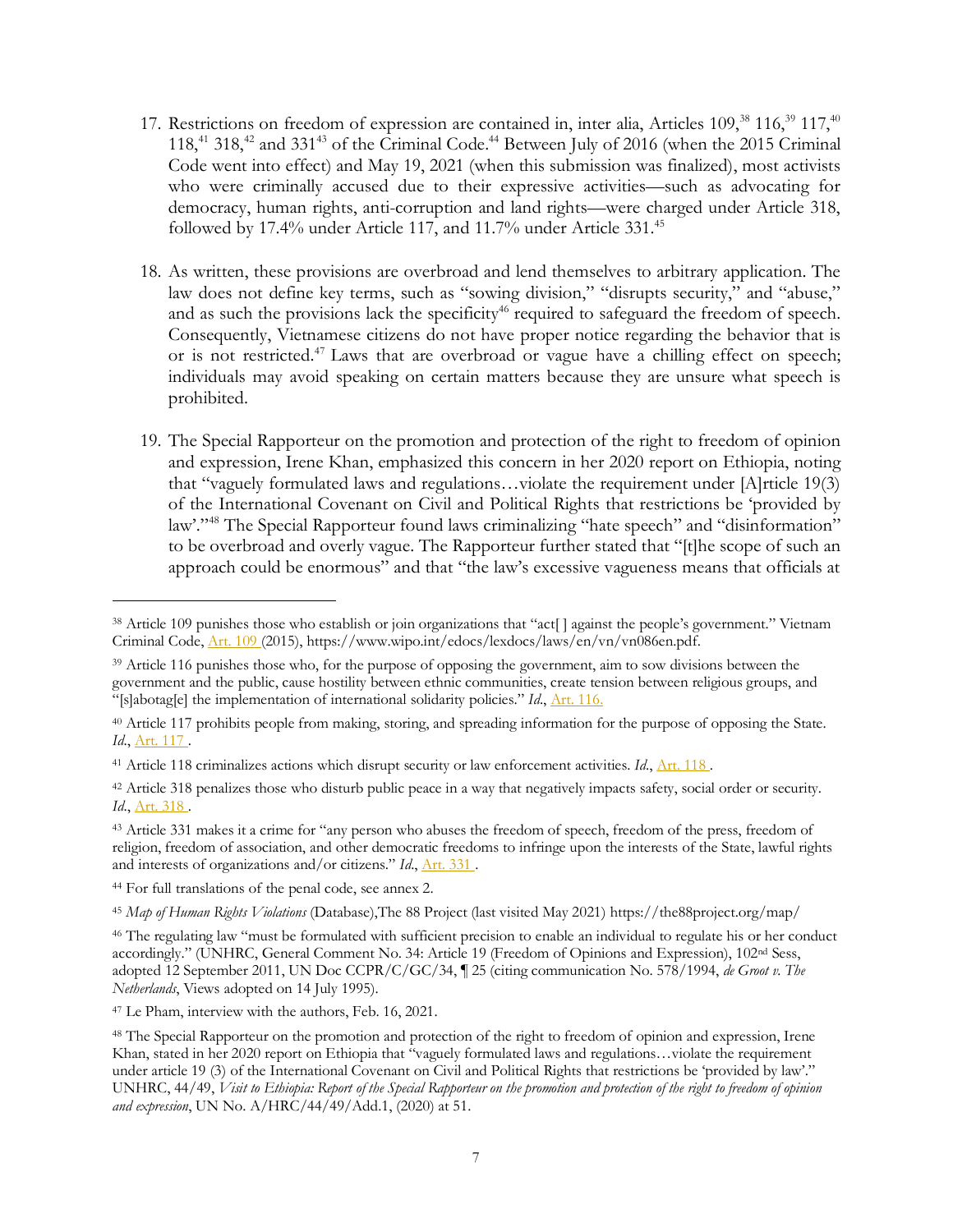the federal and regional levels would have practically unbounded discretion to determine whom to investigate and prosecute, resulting almost certainly in enforcement leading to a wave of arbitrary arrests and prosecutions."49Additionally, the Rapporteur found provisions that appeared to disparately impact journalists and the press, such as a restriction on public comment on the economy, financial, or foreign affairs, to be especially suspect.<sup>50</sup> Where investigative reporters are unable to comment on such fundamental topics, citizens, who rely on these reporters for information, are denied an important avenue for receiving such information.

- 20. While some portions of Vietnam's Criminal Code, such as Article 118, set forth particular illegal acts, $51$  others criminalize all speech made "for the purpose of opposing the people's government,"52 which put in jeopardy the core of the right to speak itself. Criticism of the government and its representatives are paradigmatic examples of political discourse and matters of public concern, which the Human Rights Committee has deemed worthy of greater protection.<sup>53</sup> Vietnam has failed to demonstrate a compelling interest<sup>54</sup> for the restrictions, making them incompatible with Vietnam's obligations under the ICCPR.
- 21. As noted above, Vietnam's 2018 Law on Cybersecurity requires technology companies specializing in internet-based communications, such as social media and online search engines (e.g., Facebook and Google), to remove content that expresses views unfavorable to the government.55 While Vietnam has previously stated that the law is necessary to "protect national defense and ensure social order,"56 the law encroaches on a core component of, and reason for, the right to freedom of expression. As discussed above, the government's interest in restricting dissenting views is not legitimate under international standards. Furthermore, the law gives Vietnam discretion in determining which speech endangers national security or social order and is therefore overbroad.
- 22. Each of the above provisions fails at least one portion of the permissible restriction test expounded by the U.N. Human Rights Committee. The restrictions Vietnam has placed on freedom of expression are not in pursuit of a legitimate aim recognized by the Covenant and are not necessary. Therefore, the *de jure* restrictions Vietnam has placed on expression are not permissible under the ICCPR and stand contrary to Vietnam's international treaty commitments.

 $\overline{a}$ 

<sup>52</sup> *Id*.

<sup>55</sup> Law on Cybersecurity (2018),

https://www.economica.vn/Content/files/LAW%20%26%20REG/Law%20on%20Cyber%20Security%202018.pdf.

<sup>49</sup> *Id*. at 34.

<sup>50</sup> *Id*.

<sup>51</sup> Vietnam Criminal Code, Art. 118 (2015), https://www.wipo.int/edocs/lexdocs/laws/en/vn/vn086en.pdf.

<sup>53</sup> GC No. 34, ¶ 28.

<sup>54</sup> This includes respect for the rights and reputations of others (GC No. 34, ¶ 28) and the protection of national security or of public order. (*Id.* ¶ 29. See Article 19(3)(b) of the ICCPR).

<sup>56</sup> Timothy McLaughlin, *Under Vietnam's New Cybersecurity Law, U.S. Tech Giants Face Stricter Censorship*, Washington Post (March 16, 2019), https://www.washingtonpost.com/world/asia\_pacific/under-vietnams-new-cybersecurity-law-ustech-giants-face-stricter-censorship/2019/03/16/8259cfae-3c24-11e9-a06c-3ec8ed509d15\_story.html.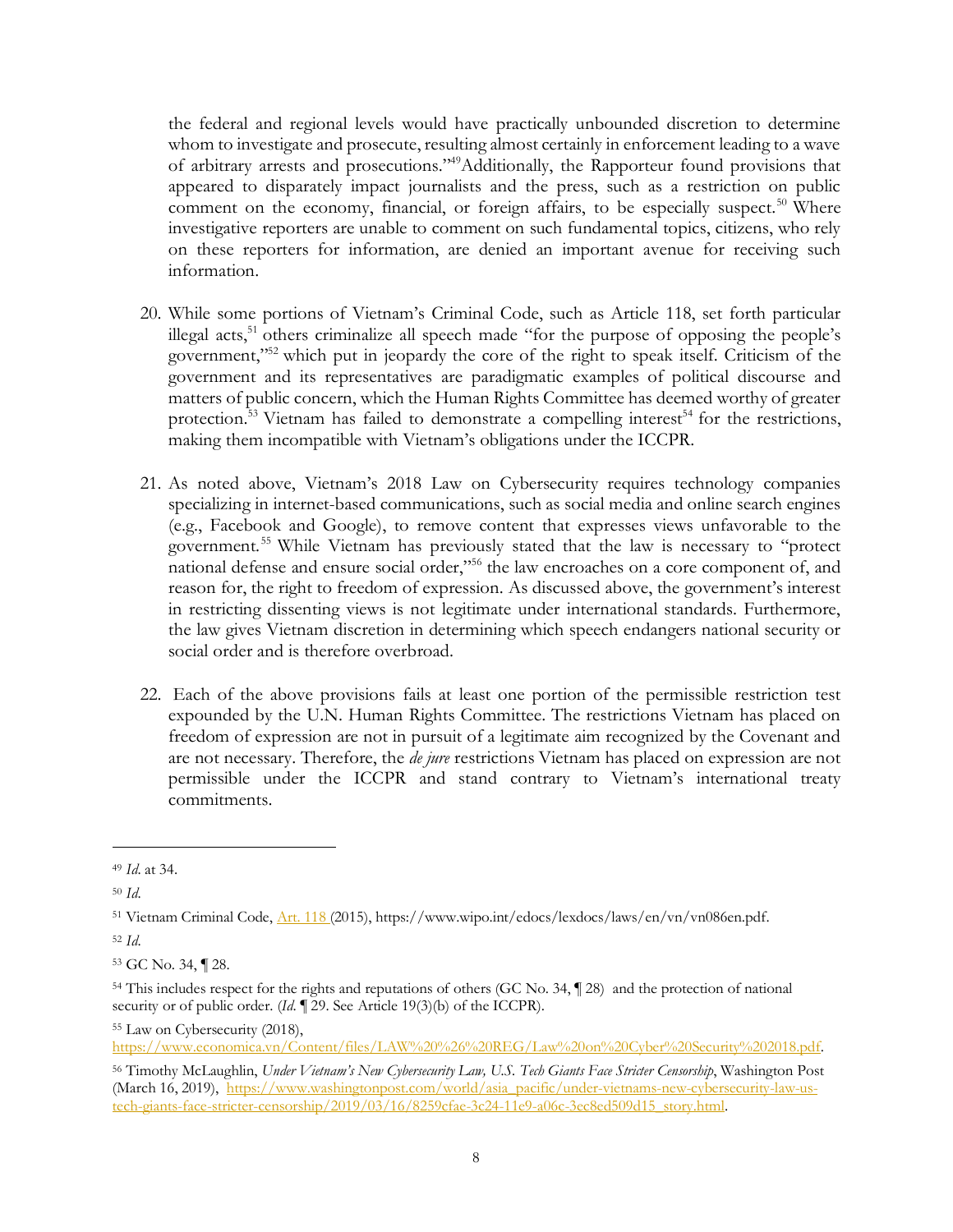### B. *DE FACTO* VIOLATIONS

- 23. Vietnam actively suppresses the free expression of activists and ordinary citizens through its actions and priorities. Official Vietnamese court documents confirm this fact<sup>57</sup> as does data provided by The 88 Project's Database showing the extent of Vietnam's systemic suppression of free speech. Since 2019 alone, The 88 Project has cataloged 111 activist arrests.<sup>58</sup> Of these arrests, 39 people were arrested solely for the content of their online speech.<sup>59</sup> The 88 Project has also cataloged 226 "incidents" of the State or related parties suppressing speech.<sup>60</sup> Most suppressive actions carried out by Vietnam are done through public security officers.<sup>61</sup> Their most common tool of suppression is arrest and detention, but the State also engages in extraordinary measures to chill activists' expression, such as subjecting them to surveillance, harassing them and their families, physically assaulting them in public or in private, forcing landlords to evict them, subjecting them to travel restrictions, and engaging in extrajudicial kidnappings.<sup>62</sup> These various forms of suppression are documented and corroborated through in-depth interviews conducted by researchers, as described below.
- 24. The information below was collected by GHRC in interviews with Vietnamese activists and their family members, legal and policy advocates and human rights experts, who shared their first-person observations and experiences of State-sponsored speech suppression in Vietnam.

## **V. ACTIVE GOVERNMENT CENSORSHIP AND POLICE INTIMIDATION**

## A. SHUTTING DOWN WEBSITES

25. Vietnam frequently shuts down websites that are critical of government officials or the Communist Party of Vietnam.<sup>63</sup> The 88 Project website, for example, is blocked in Vietnam. When Vietnam disapproves of a website, it often announces through official media channels that the website is "reactionary" and blocks public access to the site.<sup>64</sup> Sometimes, the State blocks the site without any official announcement or justification. Lawyer and journalist Trinh

<sup>59</sup> *Id.* 

 $\overline{a}$ 

<sup>60</sup> *Id.* 

<sup>61</sup> *Id.* 

<sup>57</sup> Verdict for Political Prisoner Phan Kim Khanh, People's Court of Thai Nguyen Province, Case No. 59/2017/HSST. The Vietnamese government itself acknowledges that Phan's content simply explored subjects related to "democracy, human rights, and multi-party pluralism in Vietnam." The court document confirms that Phan used his personal social media accounts and websites to discuss the need in Vietnam for a "multi-party system, de-politicized army, free elections, uncensored newspapers." For these "crimes," the government convicted Phan of "propaganda against the State" under Article 88 of the Criminal Code. The court stated that such activities presented a "one-dimensional pessimistic view, causing confusion and concern, affecting the people's confidence in the leadership of the Party, the State, the Government, and the National Assembly." Phan was sentenced to six years in prison, where he remains as of the date of this writing.

<sup>58</sup> *Database*, The 88 Project (last visited Oct. 22, 2021), https://the88project.org/database/.

<sup>62</sup> *Id.* 

<sup>63</sup> Trinh Huu Long, interview by authors, Feb. 16, 2021.

<sup>64</sup> *Id.*; *Vietnam,* Freedom House (2020), https://freedomhouse.org/country/vietnam/freedom-net/2020.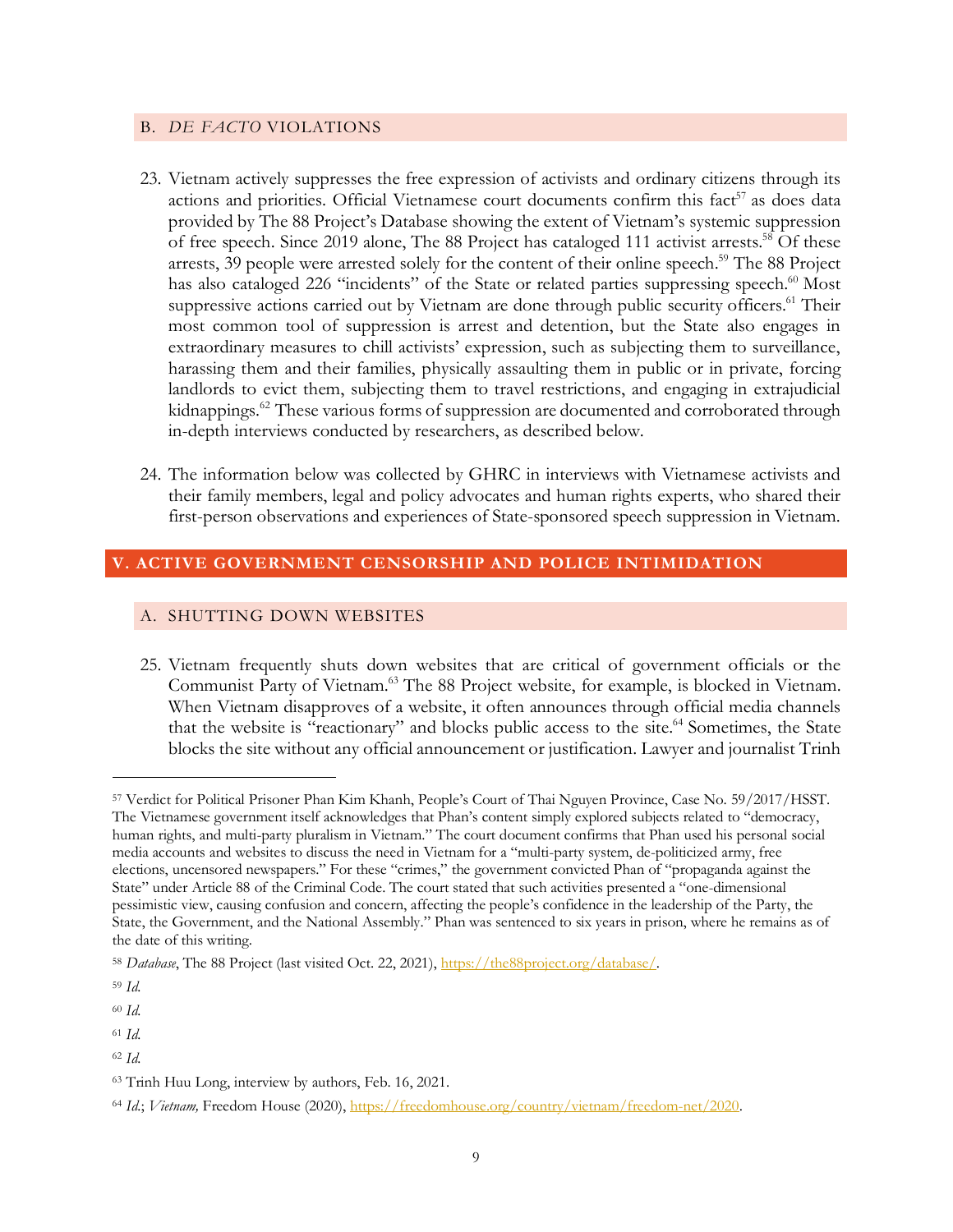Huu Long maintains a website from Taiwan that discusses internet freedom, religious freedom, criminal justice reform, and other human rights. His website is now banned in Vietnam without any process or justification. <sup>65</sup> While Long was able to leave Vietnam and now lives in Taiwan, one of the co-founders of his website is in jail in Vietnam for her political activism.<sup>66</sup> Other staff members of the website have been forced to use pseudonyms or remain anonymous for their own protection. The Vietnamese State not only electronically blocks websites which it disapproves of, but it also actively searches for and arrests the publishers themselves.<sup>67</sup>

26. Authors and bloggers are keenly aware that their websites can be blocked or removed by the government at any time without any recourse or appeal. In fact, interviewees reported engaging in self-censorship, reluctant to criticize any government policies or any member of the Communist Party.<sup>68</sup> Rather than face arrest and imprisonment, bloggers and website creators stated that they simply accept Vietnam's monitoring of the internet and try to work within the censorship system.<sup>69</sup> Others have moved their websites to servers outside the country.<sup>70</sup> People inside Vietnam cannot access these publications without a VPN, and many are thus cut off from information and ideas of public interest. $71$ 

## B. SUPPRESSING SPEECH ON SOCIAL MEDIA

# 1. SOCIAL MEDIA SURVEILLANCE

27. Vietnam also actively engages in the suppression of speech on social media, specifically Facebook, which is the main news source for many Vietnamese people.<sup>72</sup> Vietnam actively surveils the social media postings of its citizens.<sup>73</sup> A well-known blogger and activist observed, "The government has a massive online army that monitors all the postings that people put on

<sup>65</sup> *Id.*

<sup>66</sup> *Id.*

<sup>67</sup> *Id.*

<sup>68</sup> *See Id.*; Do Nguyen Mai Khoi, interview with the authors, Mar. 28, 2021; Michael Caster, interview with the authors, Feb. 25, 2021; Anonymous expert #2, interview with the authors, Mar. 16, 2021; Le Pham, interview with the authors, Feb. 16, 2021; Nguyen Lam, interview with the authors, Mar. 26, 2021.

<sup>69</sup> Nguyen Lam, interview with the authors, Mar. 26, 2021.

<sup>70</sup> E.g., Trinh Huu Long publishes two online magazines from another country that are now completely banned in Vietnam. These magazines discuss human rights, freedom of expression, religious freedom, and criminal justice reform.

<sup>71</sup> Trinh Huu Long, interview by authors, Feb. 16, 2021; *Vietnam,* Freedom House (2020), https://freedomhouse.org/country/vietnam/freedom-net/2020.

<sup>72</sup> Le Pham, interview with the authors, Feb. 16, 2021.

<sup>73</sup> Pham Le Vuong Cac, interview with the authors, Apr. 6, 2021.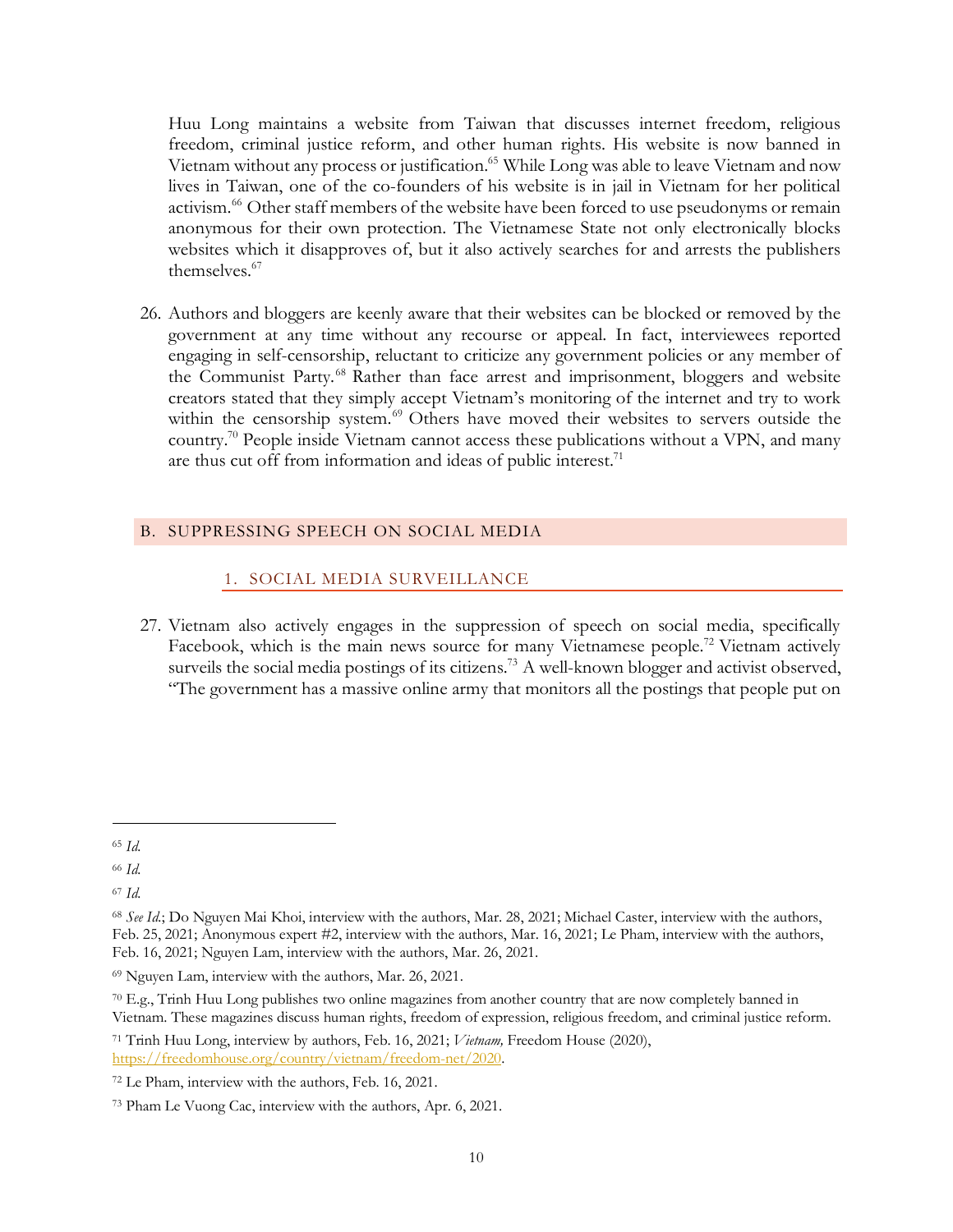social media. They always read and follow what everyone says."74 Multiple interviewees and independent reports confirmed the presence of this state-sponsored cyber-army.<sup>75</sup>

# 2. MANIPULATION OF COMMUNITY STANDARDS PROCEDURES

- 28. If Vietnam discovers online content it deems unfavorable, it engages in efforts to remove the posts and the accounts themselves without informing the users.<sup>76</sup> Specifically, when a Facebook post criticizes the government, Vietnam demands that Facebook remove the post and block the user's account.<sup>77</sup> Under pressure from Vietnam, Facebook regularly complies with these requests for content removal.<sup>78</sup> In fact, Vietnam publishes an official report each year that lists the various social media accounts that the State shut down throughout the year, with Facebook's acquiescence.<sup>79</sup> Mai Khoi, an interviewee and former singer in Vietnam, met with representatives from Facebook and provided the company with evidence of how its platform is being manipulated by the Vietnamese government to remove content. "But they didn't do anything; they just say that they have to follow the government's requests," she explained.<sup>80</sup>
- 29. In addition to blocking accounts, Vietnam exploits Facebook's Community Standards tool by flagging posts for removal. Once a Facebook post is identified as containing content that Vietnam deems unfavorable, the State orders a member of its "online cyber-army" to post offensive content on the target account's Facebook page; other members of the cyber-army then report this content as abuse, and Facebook blocks the target person's account.<sup>81</sup> In other instances, the government and its supporters have falsely reported that a Facebook user has died, flagging the account for removal.<sup>82</sup> Mai Khoi noted that Facebook does not investigate the truth of the claim of the person's death but simply shuts down the account every time they see the report.<sup>83</sup>

 $\overline{a}$ 

<sup>83</sup> *Id.* 

<sup>74</sup> *Id.*

<sup>75</sup> Adam Bemma, *Vietnam's Battalions of 'Cyber-Armies' Silencing Online Dissent*, Al Jazeera, Jan. 17, 2020, https://www.aljazeera.com/news/2020/1/17/vietnams-battalions-of-cyber-armies-silencing-online-dissent (accessed May 7, 2021); *Vietnam Unveils 10,000-Strong Cyber Unit to Combat 'Wrong Views*,*'* Reuters, Dec. 26, 2017, https://www.reuters.com/article/us-vietnam-security-cyber/vietnam-unveils-10000-strong-cyber-unit-to-combatwrong-views-idUSKBN1EK0XN (accessed May 7, 2021); Trinh Huu Long, interview by authors, Feb. 16, 2021; Anonymous expert #2, interview with the authors, Mar. 16, 2021.

<sup>76</sup> Nguyen Van Hai, interview with the authors, Apr. 7, 2021.

<sup>77</sup> Le Pham, interview with the authors, Feb. 16, 2021

<sup>78</sup> Rebecca Ratcliffe, *Facebook and YouTube Accused of Complicity in Vietnam Repression*, The Guardian, Nov. 20, 2020, https://www.theguardian.com/world/2020/dec/01/facebook-youtube-google-accused-complicity-vietnam-repression (accessed April 27, 2021).

<sup>79</sup> *Id*.

<sup>80</sup> Do Nguyen Mai Khoi, interview with the authors, Mar. 28, 2021.

<sup>81</sup> *Id.*

<sup>82</sup> *Id*.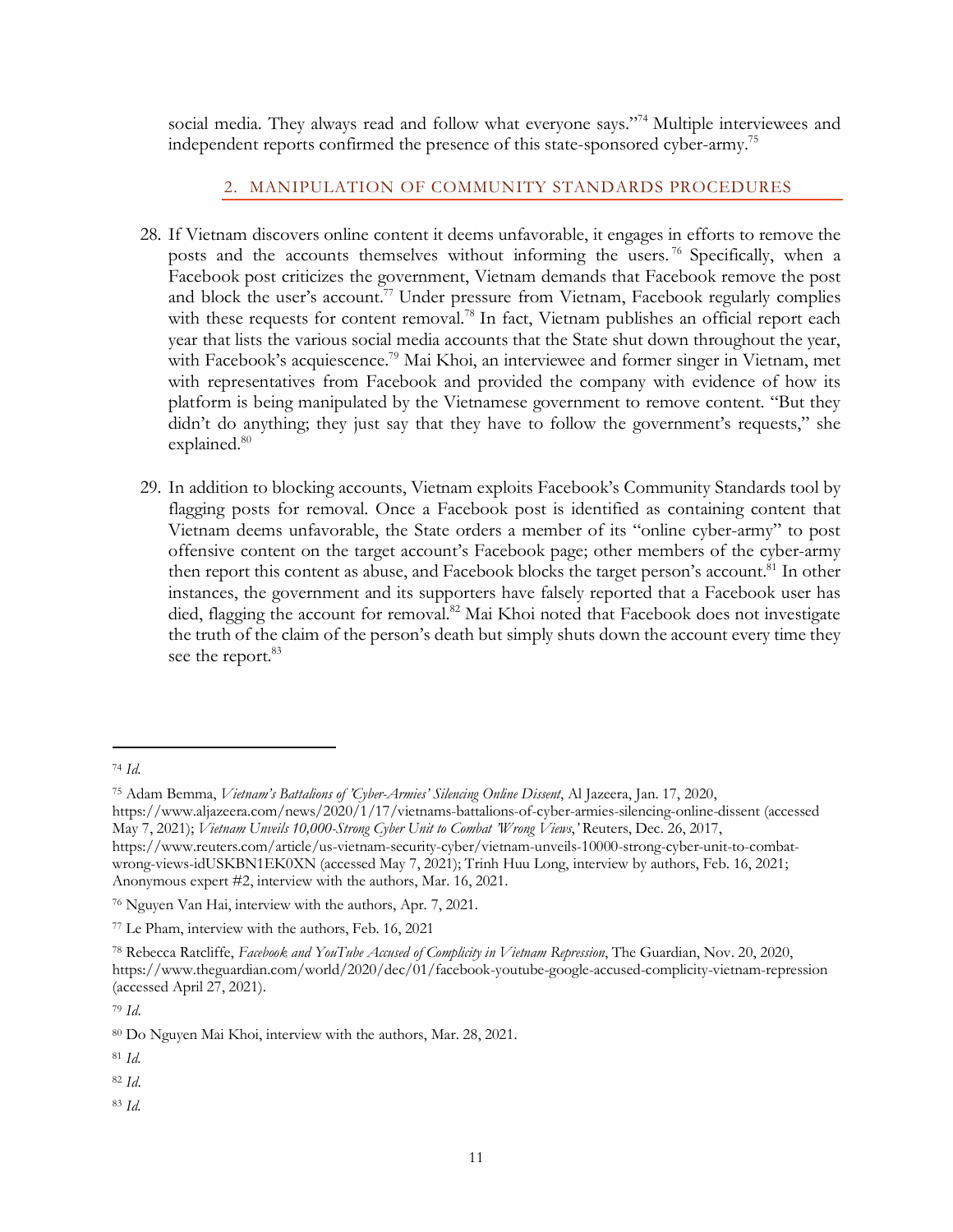## 3. HACKING INTO ACCOUNTS

30. Not only does Vietnam remove social media posts and flag accounts, but there is evidence that it uses or collaborates with an army of hackers to disrupt websites and hack into the accounts of dissidents.<sup>84</sup> Amnesty International conducted extensive research into one of these hacking groups, Ocean Lotus, demonstrating the depth and breadth of the group's processes in targeting Vietnamese political activists and human rights defenders.<sup>85</sup> Others interviewed for this report had also noted this practice.<sup>86</sup> One explained that the government uses hacking groups to send malware attachments through email that allows them to gain control over personal accounts.87 While existing reports have not established a direct connection between Ocean Lotus and the Vietnamese government, some have asserted that the cyberespionage group is "aligned with Vietnamese government interests."88

## 4. CREATING AN ENVIRONMENT OF SELF-CENSORSHIP

- 31. Vietnam has been so successful at suppressing speech that activists now frequently engage in self-censorship. This censorship stems from preemptive fears of physical and economic coercion from the government. Those who engage in unfavorable speech may be harassed, detained, and imprisoned; moreover, for younger generations, "money talks" —in order to maintain good business relations, they must obey the government and keep silent.<sup>89</sup> As a result, "people are scared to speak up."<sup>90</sup> They are keenly aware that their social media content will make its way to the government. $^{91}$
- 32. There are some topics many "know" to be off-limits: criticism of the country, government or the Communist Party;<sup>92</sup> criticism of state officials, particularly high-level leaders like members of the Politburo;<sup>93</sup> criticism of the police;<sup>94</sup> criticism of the army;<sup>95</sup> issues considered "state"

<sup>84</sup> Trinh Huu Long, interview by authors, Feb. 16, 2021.

<sup>85</sup> Amnesty International, *Vietnamese Activists Targeted by Notorious Hacking Group*, Feb. 24, 2021,

https://www.amnesty.org/en/latest/news/2021/02/viet-nam-hacking-group-targets-activist (accessed April 24, 2021).

<sup>86</sup> Pham Le Vuong Cac, interview with the authors, Apr. 6, 2021; Trinh Huu Long, interview by authors, Feb. 16, 2021.

<sup>87</sup> Do Nguyen Mai Khoi, interview with the authors, Mar. 28, 2021.

<sup>88</sup> Michael Caster, interview with the authors, Feb. 25, 2021. *See also* Nick Carr, "Cyber Espionage is Alive and Well: APT32 and the Threat to Global Corporations," Threat Research Blog, May 14, 2013,

https://www.fireeye.com/blog/threat-research/2017/05/cyber-espionage-apt32.html (accessed Jun. 17, 2021).

<sup>89</sup> Trinh Huu Long, interview by authors, Feb. 16, 2021.

<sup>90</sup> *Id.*

<sup>91</sup> Anonymous expert #2, interview with the authors, Mar. 16, 2021

<sup>92</sup> Do Nguyen Mai Khoi, interview with the authors, Mar. 28, 2021; Trinh Huu Long, interview by authors, Feb. 16, 2021; Anonymous expert #1, interview with the authors, Mar. 2, 2021; Anonymous expert #2, interview with the authors, Mar. 16, 2021; Nguyen Lam, interview with the authors, Mar. 26, 2021; Pham Le Vuong Cac, interview with the authors, Apr. 6, 2021.

<sup>93</sup> Trinh Huu Long, interview by authors, Feb. 16, 2021; , interview with the authors, Mar. 2, 2021; Do Nguyen Mai Khoi, interview with the authors, Mar. 28, 2021; Pham Le Vuong Cac, interview with the authors, Apr. 6, 2021.

<sup>94</sup> Trinh Huu Long, interview by authors, Feb. 16, 2021.

<sup>95</sup> *Id.*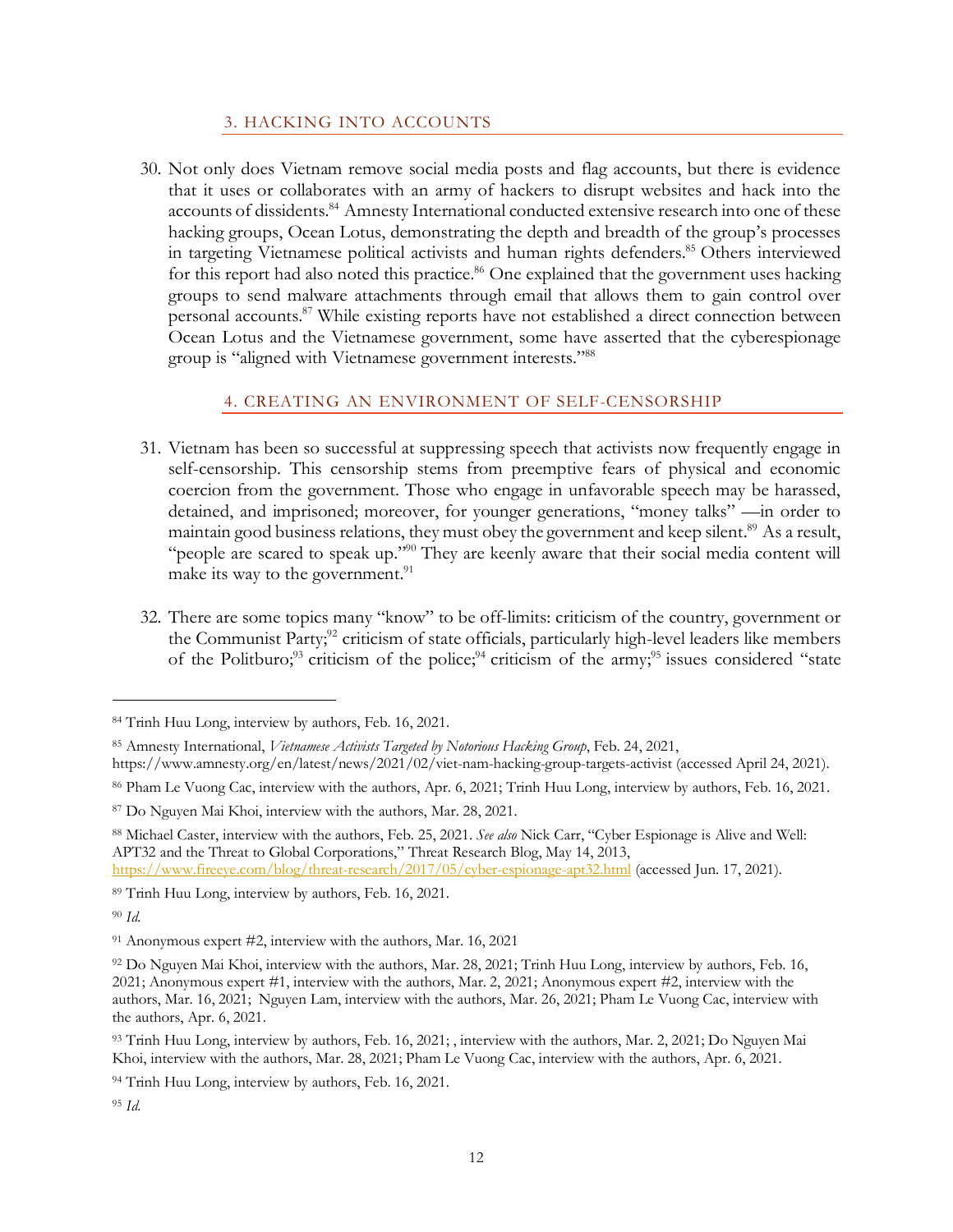secrets";<sup>96</sup> anything that may "undermine the unity of the State," such as advocating for or appearing sympathetic to ethnic and religious minorities; $\frac{97}{7}$  human rights issues; $\frac{98}{7}$  corruption in State institutions;<sup>99</sup> and restrictions on freedoms.<sup>100</sup>

33. However, because of the State's inconsistent application of free expression restrictions, some commentators find it difficult to know precisely which opinions will get them in trouble.<sup>101</sup> This uncertainty leads to self-censorship. Two activists discussed how, when their Facebook posts are rejected for violating community standards without further explanation, "we just stop."<sup>102</sup> Le Quoc Quan said that the Law on Cybersecurity has exacerbated this ambiguity.<sup>103</sup> "Each of us has to determine for ourselves where the line is," said Pham Le Vuong Cac. "We practice self-censorship too, and that is the only reason I could survive these 10 years."104

### C. INTIMIDATION BY LAW ENFORCEMENT

34. When the Vietnamese government discovers online posts or other forms of expression that it wants to suppress, the police issue "invitations" to the speaker to discuss the content.<sup>105</sup> This form of coercion is intended to silence dissent before official criminal charges are brought. During these visits to the police station, officers pressure the speakers to refrain from further activism and collect information about their online expression. Nguyen Van Hai, a journalist and former political prisoner in Vietnam, said he was "invited" to the police station and detained many times so that the police could prevent him from attending protests.<sup>106</sup> "Typically, the precinct police come to your house and deliver this 'invitation' in cases of activists like me. If you don't go, they send more 'invitations.' After a few times, if you still refuse, they send the plain-clothes secret police to wait until you get out of the house, and then they kidnap you. It has happened to me many times." <sup>107</sup> Trinh Ba Phuong, currently imprisoned in Vietnam and convicted under Article 117, was also initially "invited" several times to the local police station to discuss his Facebook posts.<sup>108</sup> Dinh Thi Thu Thuy, another Vietnamese activist, was "constantly harassed by the local security police." To suppress her

<sup>96</sup> Anonymous expert #1, interview with the authors, Mar. 2, 2021.

<sup>97</sup> Anonymous expert #1, interview with the authors, Mar. 2, 2021. Nguyen Lam, interview with the authors, Mar. 26, 2021.

<sup>98</sup> Do Nguyen Mai Khoi, interview with the authors, Mar. 28, 2021; Anonymous expert #2, interview with the authors, Mar. 16, 2021

<sup>99</sup> Do Nguyen Mai Khoi, interview with the authors, Mar. 28, 2021

<sup>100</sup> Michael Caster, interview with the authors, Feb. 25, 2021

<sup>101</sup> Le Pham, interview with the authors, Feb. 16, 2021

<sup>102</sup> Nguyen Lam, interview with the authors, Mar. 26, 2021.

<sup>103</sup> Le Quoc Quan, interview with the authors, Apr. 2, 2021.

<sup>104</sup> Pham Le Vuong Cac, interview with the authors, Apr. 6, 2021.

<sup>105</sup> Pham Le Vuong Cac, interview with the authors, Apr. 6, 2021. Do Thi Thu, interview with the authors, Apr. 5, 2021; Dinh Thi Thu Hien, interview with the authors, Apr. 5, 2021 (describing the experiences of her sister, Thu Thuy); Nguyen Van Hai, interview with the authors, Apr. 7, 2021.

<sup>106</sup> Nguyen Van Hai, interview with the authors, Apr. 7, 2021.

<sup>107</sup> *Id.*

<sup>108</sup> Do Thi Thu, interview with the authors, Apr. 5, 2021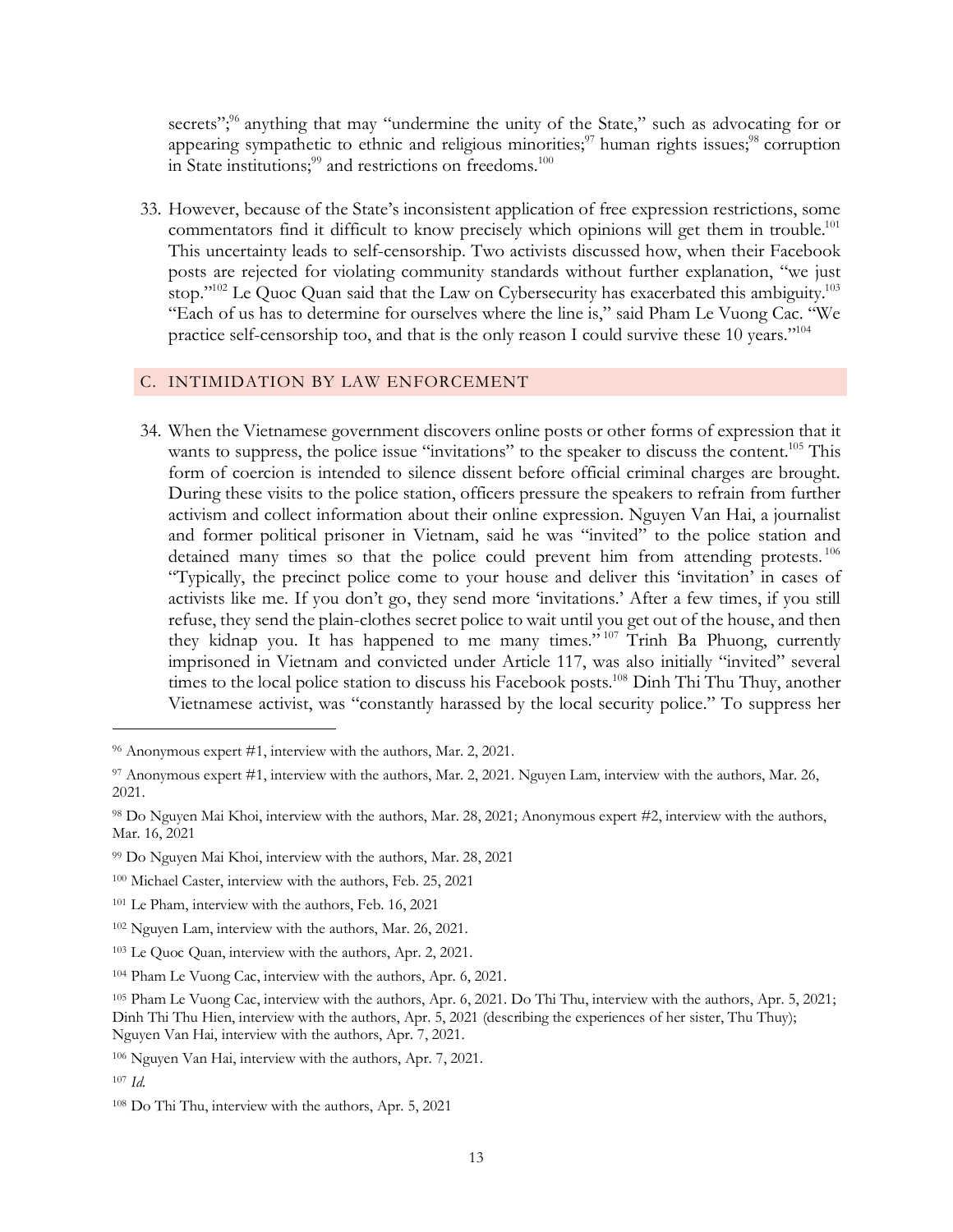expression, "they tried to persuade her, harass[ed] her [in] different ways," and "invited" her to the police station multiple times.<sup>109</sup> She was ultimately arrested, convicted, and sentenced to prison. $110$ 

### **VI. GOVERNMENT PROSECUTION AND IMPRISONMENT OF ACTIVISTS WITHOUT DUE PROCESS**

#### A. DENIAL OF LEGAL REPRESENTATION

- 35. Once a person is arrested, Vietnam regularly denies or substantially delays access to legal counsel.111 One expert explained that pre-trial detentions in Article 117 cases typically last for several months, and during this time, detainees have no right to see a lawyer.<sup>112</sup> The Vietnamese police can detain people for an unlimited duration while conducting investigations into what they label as "extremely severe" national security crimes.113 In some instances, activists have been detained for over two years before their trials begin.<sup>114</sup> If a national security crime does not meet the severity threshold, according to the Procuracy's determination, individuals can still be detained for up to sixteen months—with a four-month detention period, which may be renewed three times. During pre-trial detention, the accused are routinely denied access to a lawyer.<sup>115</sup> In fact, neither the activist nor a lawyer are even allowed to read the government's investigative file or examine the official charges until after the investigation is complete.<sup>116</sup> A trial can then take place as soon as two weeks after the investigation is concluded, leaving almost no time to prepare an adequate defense.
- 36. Multiple interviewees confirmed that they or their family members and friends have not been able to see a lawyer or prepare a defense against the government's accusations.<sup>117</sup> Dinh Thi Thu Thuy was only able to see a lawyer after she had been in detention for twelve months.<sup>118</sup> A local Vietnamese law professor added: "I don't think a lawyer can do anything to protect the activists. For all cases concerning activists, the lawyer is not even allowed to be present with the client until the actual trial happens. [And] for any substantive arguments the lawyer can make, the judge is still a Communist Party member and has to decide the case in line with

<sup>109</sup> Dinh Thi Thu Hien, interview with the authors, Apr. 5, 2021.

<sup>110</sup> *Profile of Dinh Thi Thu Thuy*, The 88 Project, https://the88project.org/profile/481/dinh-thi-thu-thuy/ (accessed April 24, 2021).

<sup>111</sup> Do Thi Thu, interview with the authors, Apr. 5, 2021.

<sup>112</sup> Anonymous expert #1, interview with the authors, Mar. 2, 2021.

<sup>113</sup> Criminal Procedure Code, No. 101/2015/QH13, Art. 173 ¶ 5, (Nov. 27, 2015), https://vanbanphapluat.co/law-no-101-2015-qh13-criminal-procedure-code.

<sup>114</sup> *See Nguyen Van Dai*, The 88 Project (last updated Feb. 20, 2020), https://the88project.org/profile/48/nguyen-vandai/. *Le Thu Ha*, The 88 Project (last updated Feb. 20, 2020), https://the88project.org/profile/4/le-thu-ha/.

<sup>115</sup> Pham Le Vuong Cac, interview with the authors, Apr. 6, 2021.

<sup>116</sup> Anonymous expert #1, interview with the authors, Mar. 2, 2021.

<sup>117</sup> Pham Le Vuong Cac, interview with the authors, Apr. 6, 2021; Do Thi Thu, interview with the authors, Apr. 5, 2021; Dinh Thi Thu Hien, interview with the authors, Apr. 5, 2021; Le Quoc Quan, interview with the authors, Apr. 2, 2021; Do Nguyen Mai Khoi, interview with the authors, Mar. 28, 2021; Le Pham, interview with the authors, Feb. 16, 2021.

<sup>118</sup> Dinh Thi Thu Thuy, interview with the authors, Apr. 5, 2021.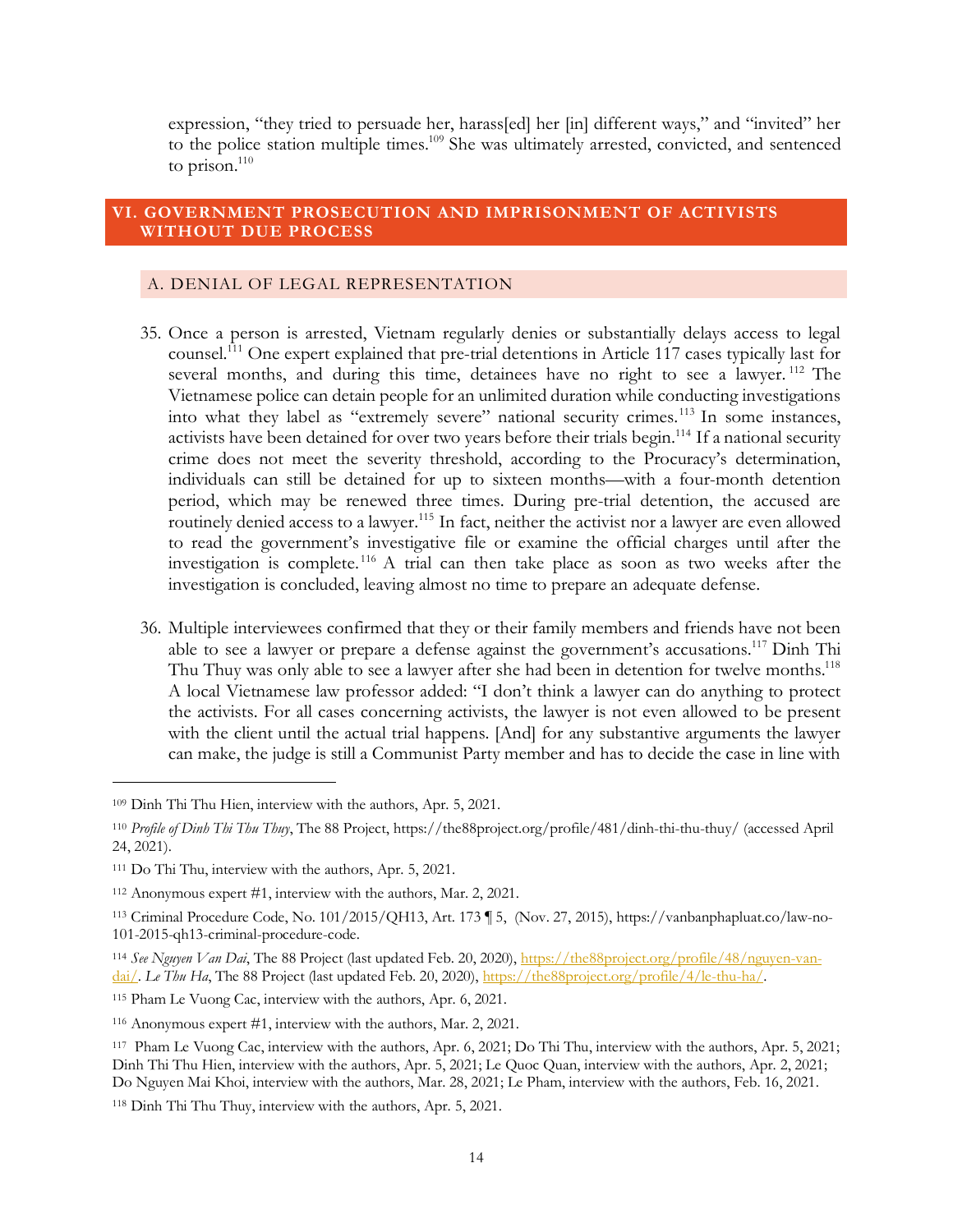the Party. In high-profile cases, there is the so-called 'interdisciplinary judicial meetings' (họp liên ngành tư pháp) where the court, the Procuracy, and the public security sit together and decide the appropriate outcome of the trial before it even happens."<sup>119</sup> The right to counsel, although theoretically guaranteed in the Vietnamese Constitution, is thus regularly and systematically violated by Vietnam.

### B. ARBITRARY DETENTION AND CAPRICIOUS APPLICATION OF THE CRIMINAL CODE

- 37. Vietnamese activists regularly face arbitrary detention and a failure to be notified of the criminal charges against them. In 2019, 41 individuals were arrested for peaceful activism, and 61 individuals were tried for engaging in pro-democracy and free-expression advocacy (deemed "national security" crimes in those cases); <sup>120</sup> in 2020, during the COVID-19 pandemic, 35 individuals were arrested for peaceful activism and 27 individuals were tried for national security crimes.121 In 2020, one in five incidents tracked by The 88 Project involved arbitrary arrest and detention,<sup>122</sup> and  $34%$  of those arrested that year were subjected to prolonged, incommunicado detention.123
- 38. Criminal prosecution is "based on the person, not on the act."124 No one knows exactly when or why the police decided to pursue charges against them at that time. <sup>125</sup> Trinh Ba Phuong was arrested after posting on Facebook about the Dong Tam village raid in which three villagers were killed by police. After his arrest, the police admitted to Phuong's wife that despite his extended history of activism, had Phuong not spoken up about Dong Tam, he would not have been arrested. But the Dong Tam incident changed things because of the level of international attention the raid attracted. The "the Dong Tam incident is too big," so Vietnam could not overlook Phuong's activism without hurting "the credibility of the leadership."126 Average Vietnamese citizens are thus left wondering when and how they may exercise their freedom of expression while avoiding arbitrary arrest.

### **VII. MANIPULATION OF THIRD PARTIES AND ABUSE OF PROCESS**

#### A. CONTROL OF SOCIAL MEDIA AND CORPORATE INACTION AND **COMPLICITY**

<sup>119</sup> Le Pham, interview with the authors, Feb. 16, 2021.

<sup>&</sup>lt;sup>120</sup> The 88 Project, 2019 Report on Political Prisoners and Activists at Risk in Vietnam, https://the88project.org/wpcontent/uploads/2020/06/PDF-2019-annual-report.pdf.

<sup>121</sup> The 88 Project, 2020 Human Rights Report Vietnam: our report on political prisoners and activists at risk, https://the88project.org/wp-content/uploads/2021/04/HR-Report-20\_final.pdf

<sup>122</sup> *Map of Human Rights Violations*, The 88 Project, https://the88project.org/map/.

<sup>123</sup> *Database*, The 88 Project, https://the88project.org/database/.

<sup>124</sup> Le Quoc Quan, interview with the authors, Apr. 2, 2021.

<sup>125</sup> *Id.*

<sup>126</sup> Do Thi Thu, interview with the authors, Apr. 5, 2021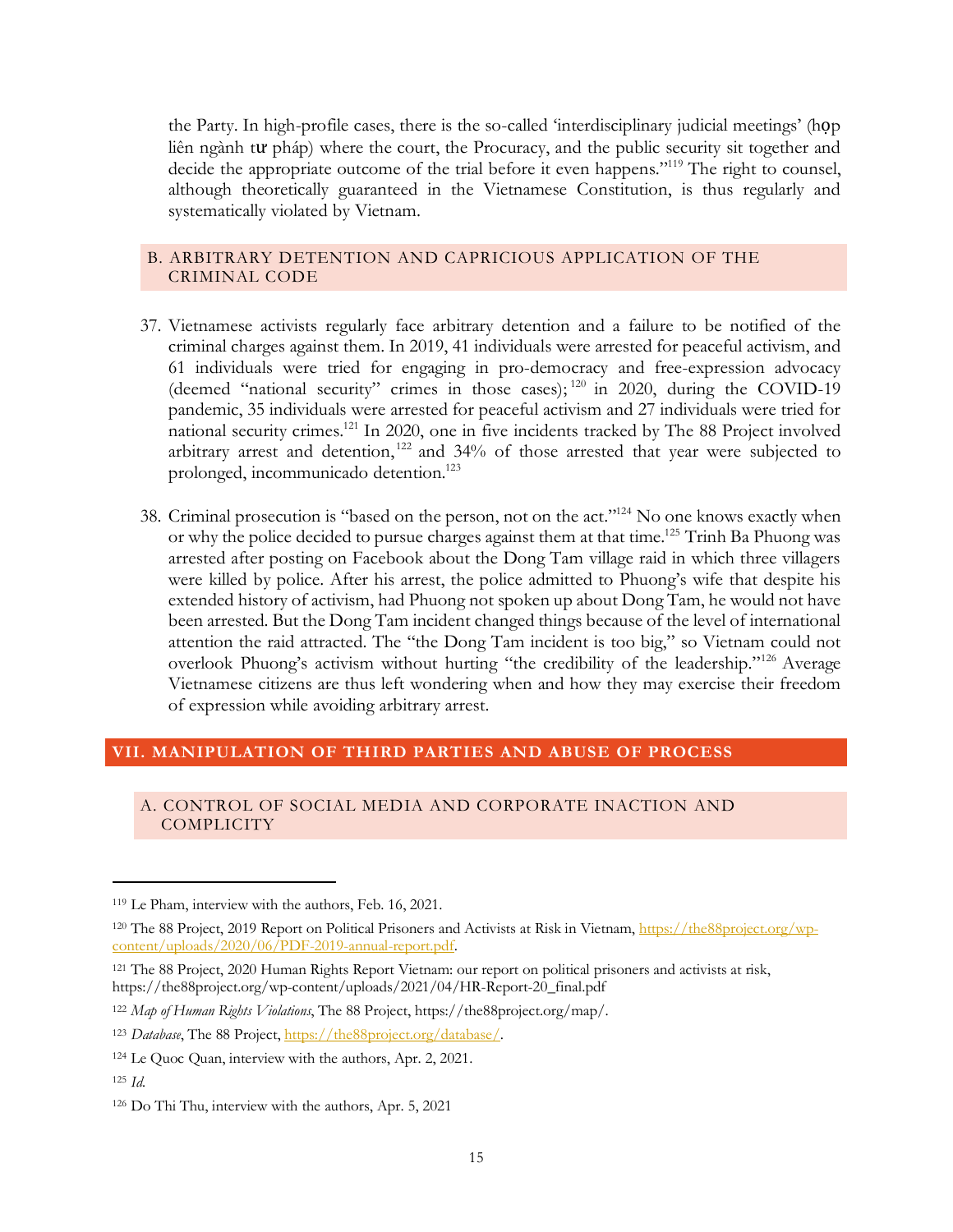- 39. As noted above, Vietnam has increasingly sought to control online expression, especially in the realm of social media. The failure of social media corporations, such as Facebook, to effectively resist Vietnam's suppression of freedom of expression, has been the subject of numerous reports.127 In fact, interviewees expressed frustration with what they viewed as complicity.<sup>128</sup> As activists described, when they try to post content on Facebook, their posts are immediately blocked as "violations of Facebook's Community Standards."129 Some posts are removed hours later, and the user's advertising accounts through Facebook are also suspended.<sup>130</sup> Facebook posts often disappear without notice or explanation.<sup>131</sup> After the Dong Tam village raid, many activists attempted to disseminate news about the incident via Facebook, but their posts were deleted and their accounts blocked.<sup>132</sup>
- 40. Despite some contradictory public statements, Facebook has chosen to defer to the Vietnamese State's determination of what constitutes undesirable speech—that is, dissenting opinions and information that could put the government's legitimacy in question. <sup>133</sup> Do Nguyen Mai Khoi, formerly a well-known singer in Vietnam, interviewed for this report, made attempts to engage Facebook in conversations about its deferential policies and the harms it is causing in Vietnam. She was met with indifference and inaction.<sup>134</sup> Reports indicate that the company regularly complies with government requests to censor posts that the government

 $\overline{\phantom{a}}$ 

<sup>132</sup> *Id.*

<sup>127</sup> BBC News, *Vietnam: Facebook and Google 'Complicit' in Censorship*, Dec. 1, 2020, https://www.bbc.com/news/worldasia-55140857 (accessed May 14, 2021); Amnesty International, *Viet Nam: Tech Giants Complicit in Industrial-Scale Repression*, Dec. 1, 2020, https://www.amnesty.org/en/latest/news/2020/12/viet-nam-tech-giants-complicit (accessed May 7, 2021); James Pearson, *Exclusive: Facebook Agreed to Censor Posts After Vietnam Slowed Traffic*, Reuters, Apr. 21, 2020, https://www.reuters.com/article/us-vietnam-facebook-exclusive/exclusive-facebook-agreed-to-censor-posts-aftervietnam-slowed-traffic-sources-idUSKCN2232JX (accessed May 7, 2021); David S. Cloud and Shashank Bengali, *Facebook Touts Free Speech. In Vietnam, It's Aiding in Censorship*, LA Times, Oct. 22, 2020, https://www.latimes.com/worldnation/story/2020-10-22/facebook-censorship-suppress-dissent-vietnam (accessed May 7, 2021);

<sup>128</sup> Do Nguyen Mai Khoi, interview with the authors, Mar. 28, 2021; Do Thi Thu, interview with the authors, Apr. 5, 2021; Nguyen Van Hai, interview with the authors, Apr. 7, 2021; Le Pham, interview with the authors, Feb. 16, 2021.

<sup>129</sup> Nguyen Lam, interview with the authors, Mar. 26, 2021.

<sup>130</sup> *Id.*

<sup>131</sup> Nguyen Van Hai, interview with the authors, Apr. 7, 2021.

<sup>133</sup> Facebook openly acknowledges that it censors content at the request of Vietnamese government officials. *See*  Facebook Transparency Center, *Vietnam: Content Restrictions Based on Local Law*,

https://transparency.fb.com/data/content-restrictions/country/VN (accessed Jul. 22, 2021) ("We restricted access to 2,205 items in Vietnam in response to reports from the Ministry of Information and Communications Authority of Broadcasting and Electronic Information (ABEI) and the Ministry of Public Security (MPS). Of these, 2,189 pieces of content were alleged to violate Decree No. 72/2013/ND-CP, including content opposing the Communist Party and the Government of Vietnam."). *See also*, *Rubio Presses Facebook, Twitter on Upholding American Values When Dealing With Authoritarian Governments*, Sept. 5, 2018, https://www.rubio.senate.gov/public/index.cfm/2018/9/video-rubio-pressesgoogle-twitter-on-upholding-american-values-when-dealing-with-authoritarian-governments; Salzburg Global Seminar, *Designs on the Future: How Should Online Speech be Governed?* YouTube, May 27, 2021,

https://www.youtube.com/watch?v=qFdXmGypKfQ&list=PLDHdHq7oPbv6JiWLb2LHnaeDy5i61b2xn (starting at 29:50).

<sup>134</sup> Do Nguyen Mai Khoi, interview with the authors, Mar. 28, 2021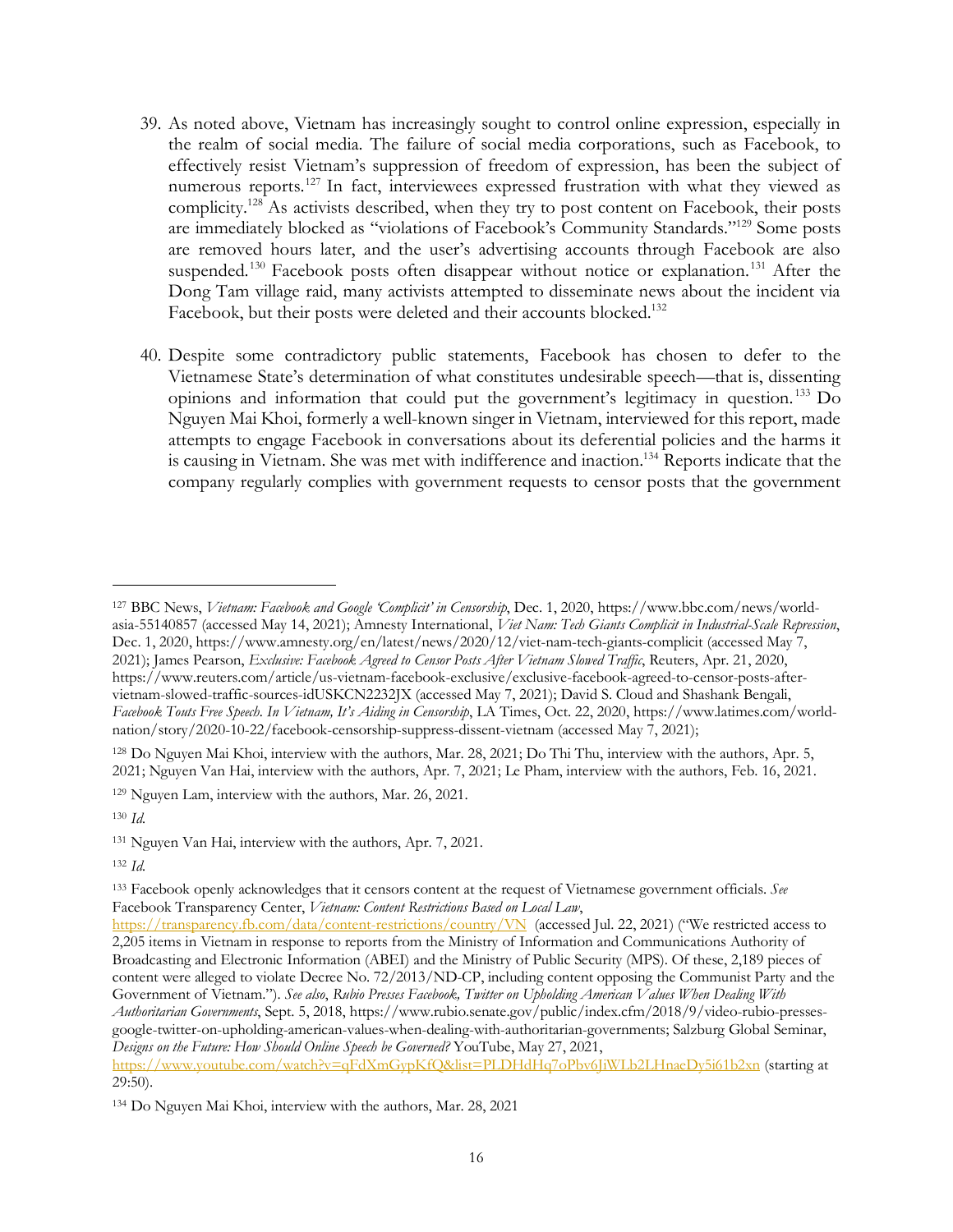deems "anti-State."135 This is despite a public statement by its Chief Operating Officer Sheryl Sandberg that it would not be complicit in restricting speech in Vietnam.<sup>136</sup>

## B. HARMFUL CONSEQUENCES OF FAILURE TO COMPLY WITH SPEECH RESTRICTIONS

41. Those who engage in expression which the State considers unfavorable can face severe harmful consequences. Interviewees reported harm to their livelihoods. For participating in protests against China related to the South China Sea, Trinh Huu Long was fired by his boss and kicked out of his home by his landlords at the request of police officers.<sup>137</sup> They may be physically hurt; for example, protestors are frequently beaten up by police.<sup>138</sup> At one large protest, Thu Thuy described how the police swung clubs at the crowd.<sup>139</sup> For those who are arrested, torture is common and becomes more likely as persons resist or refuse to cooperate in the State's investigations.<sup>140</sup> They experience psychological trauma. Pham Le Vuong Cac recounted the paranoia he felt when he began his activism.<sup>141</sup> If he heard a dog bark in the middle of the night, he feared the police were coming to arrest him. <sup>142</sup> His fears were not unfounded—he has received repeated warnings by the police that "bad things" will happen to him, like "traffic accidents," if he continues to engage in activism.<sup>143</sup> Now, when he leaves his home, he sees plain-clothed police, who follow him from morning to night. "You never know if they will arrest you, kill you, attack you. You just don't know." <sup>144</sup> And they may have their liberty restricted, and face dire consequences as result.<sup>145</sup>

 $\overline{\phantom{a}}$ 

<sup>143</sup> *Id.*

<sup>135</sup> *Id.*

<sup>136</sup> *Rubio Presses Facebook, Twitter on Upholding American Values When Dealing With Authoritarian Governments*, Sept. 5, 2018, https://www.rubio.senate.gov/public/index.cfm/2018/9/video-rubio-presses-google-twitter-on-upholding-americanvalues-when-dealing-with-authoritarian-governments.

<sup>137</sup> Trinh Huu Long, interview by authors, Feb. 16, 2021.

<sup>138</sup> Nguyen Van Hai, interview with the authors, Apr. 7, 2021.

<sup>139</sup> Dinh Thi Thu Hien, interview with the authors, Apr. 5, 2021.

<sup>140</sup> Pham Le Vuong Cac, interview with the authors, Apr. 6, 2021.

<sup>141</sup> *Id.*

<sup>142</sup> *Id.*

<sup>144</sup> *Id.*

<sup>145</sup> In May 2020, Amnesty International reported that two independent booksellers were detained and tortured by police in Ho Chi Minh City. *Vietnam: Independent Book Sellers Tortured by Police*, Amnesty International (May 14, 2020), https://www.amnesty.org/en/documents/asa41/2325/2020/en/. In July 2020, a blogger was beaten while confined to a psychiatric hospital, and Pham Doan Trang, a journalist, reported intense police harassment. *Vietnam,* Freedom House (2020), https://freedomhouse.org/country/vietnam/freedom-net/2020. In 2017, Human Rights Watch released a report documenting 36 incidents in which human rights activists and bloggers were beaten and threatened in the presence of police. For example, in 2016, Tran Thi Hong and Truong Minh Tam were detained for interrogation and then beaten inside a police station. *No Country for Human Rights Activists,* Human Rights Watch (June 18, 2017), https://www.hrw.org/report/2017/06/19/no-country-human-rights-activists/assaults-bloggers-and-democracycampaigners.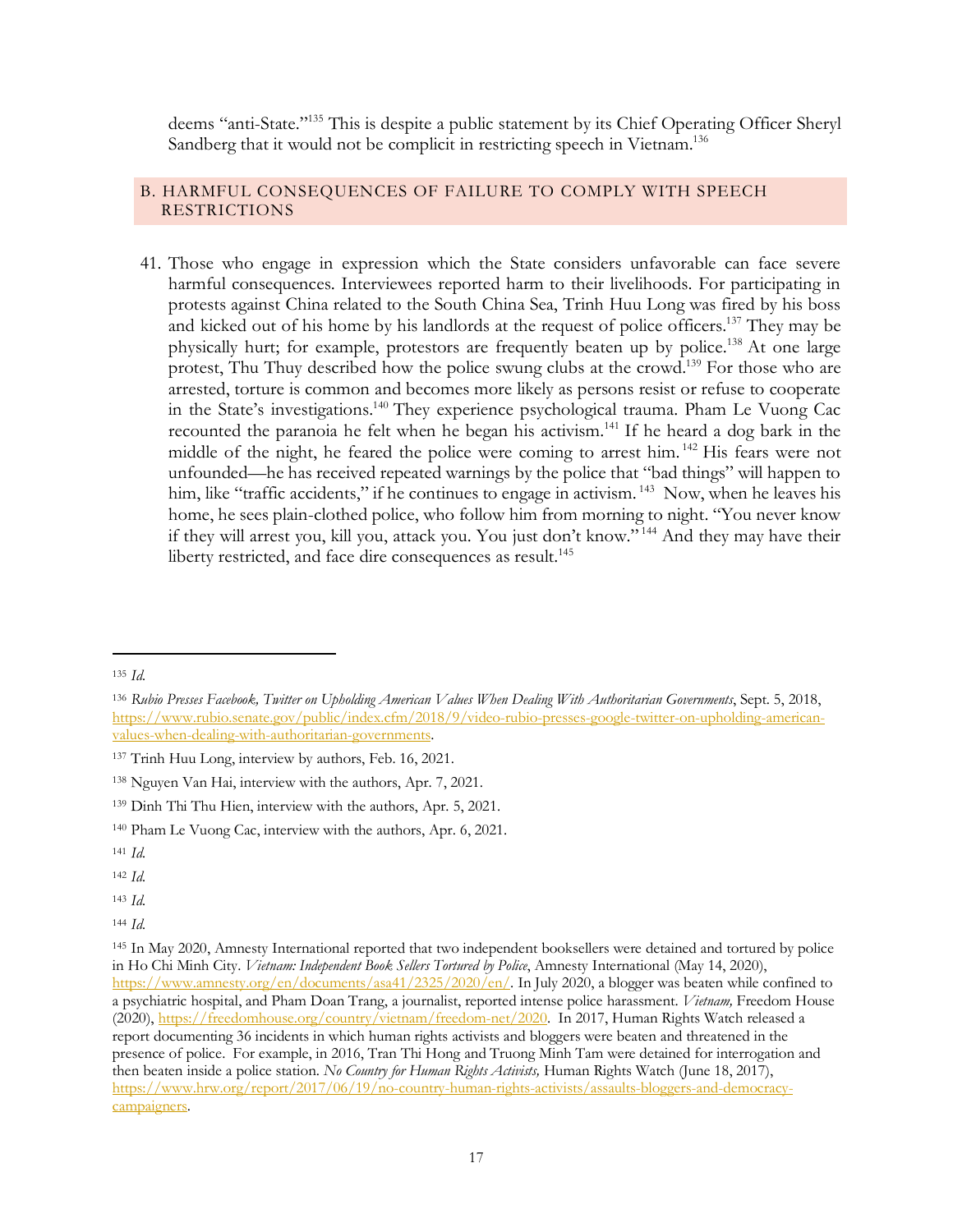- 42. The conditions in jails and prisons are "appalling"—especially for detainees charged with "national security" crimes, whose time in detention is designed to "break" them.<sup>146</sup> The 88 Project has found that political prisoners are, as a practice, subjected to harsh physical conditions, physical or psychological abuse, violence, torture, denial of adequate medical treatment, and solitary confinement.<sup>147</sup> The GHRC's interviews with activists having direct experience with the criminal justice system in Vietnam confirmed this finding.<sup>148</sup>
- 43. Prisoners who attempt to exercise their rights in detention are subject to abuse and torture. When Nguyen Van Hai exercised his right to remain silent, he was placed in solitary confinement.149 When Do Thi Thu's husband also exercised his right to remain silent, he was moved into a psychiatric facility, despite having no history of mental illness.<sup>150</sup> Dinh Thi Thu Hien's sister, Thu Thuy, is currently imprisoned in Vietnam. Thu Thuy requested that she be allowed to receive supplies from her family, like food and water, which other prisoners were permitted to receive, and that she be allowed to contact her family members. Instead, she was placed in solitary confinement.<sup>151</sup>
- 44. Interviewee Nguyen Van Hai says that those in Vietnam attempting to engage in political expression deemed unfavorable by the government pay a high price: "imprisonment and their own blood."152 Furthermore, if they seek assistance of the international community, such as the UN human rights mechanisms, they may face further intimidation and reprisals.<sup>153</sup> Several activists who managed to secure release through international pressure and advocacy have subsequently faced travel bans, preventing them from leaving the country or coming back. And if they return home, they are met with intensive surveillance.<sup>154</sup>
- 45. Vietnam's reprisals acutely affect the families and children of those targeted for their speech. Interviewee Do Thi Thu gave birth just days before her husband, her brother-in-law, and her mother-in-law were arrested.155 In addition to the immense fear she felt for the well-being of her jailed husband and other family members, she had to care for a newborn child on her own. Dinh Thi Thu Hien told us that her nephew, after her sister was arrested and detained, was intuitively aware of the risks his mother faced in prison for having exercised her right to free expression.<sup>156</sup> During the first month, her nephew was "severely depressed: he wouldn't eat;

 $\overline{\phantom{a}}$ 

<sup>146</sup> Anonymous expert #1, interview with the authors, Mar. 2, 2021.

<sup>147</sup> *Database*, The 88 Project, https://the88project.org/database/. The 88 Project, Torture and Inhumane Treatment of Political Prisoners in Vietnam 2018-2020, https://the88project.org/wp-content/uploads/2020/11/Torture-Report\_final.pdf.

<sup>148</sup> Nguyen Van Hai, interview with the authors, Apr. 7, 2021; Do Thi Thu, interview with the authors, Apr. 5, 2021; Dinh Thi Thu Hien, interview with the authors, Apr. 5, 2021.

<sup>149</sup> Nguyen Van Hai, interview with the authors, Apr. 7, 2021.

<sup>150</sup> Do Thi Thu, interview with the authors, Apr. 5, 2021.

<sup>151</sup> Dinh Thi Thu Hien, interview with the authors, Apr. 5, 2021.

<sup>152</sup> Nguyen Van Hai, interview with the authors, Apr. 7, 2021.

<sup>153</sup> Anonymous expert #1, interview with the authors, Mar. 2, 2021.

<sup>154</sup> *Id.*

<sup>155</sup> Do Thi Thu, interview with the authors, Apr. 5, 2021.

<sup>156</sup> Dinh Thi Thu Hien, interview with the authors, Apr. 5, 2021.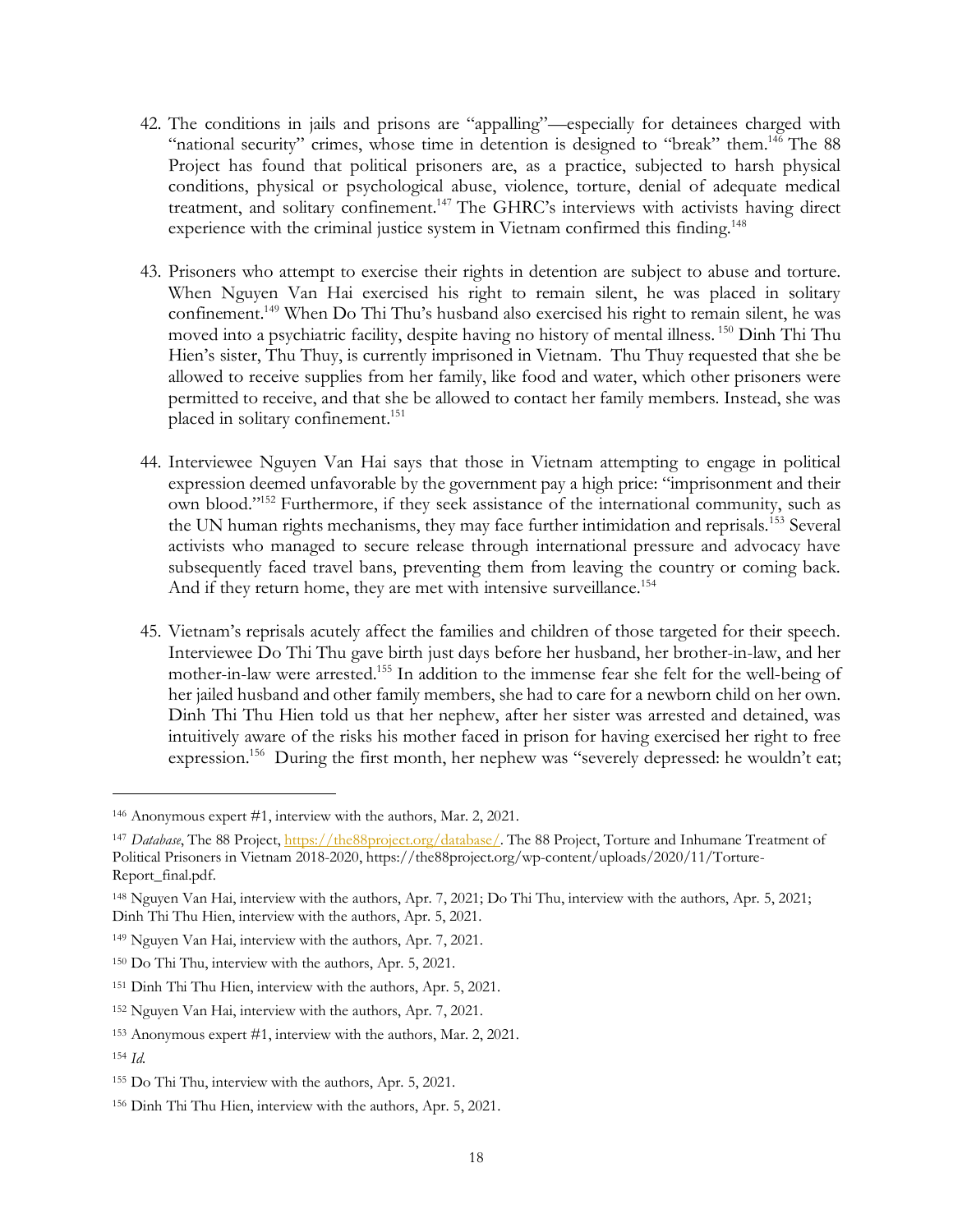he wouldn't sleep; he would sit alone by himself."157 These severe harms are a direct result of Vietnam's violation of its international human rights obligations.

## **VIII. RECOMMENDATIONS AND CONCLUSION**

- 46. The research for this report is based on twelve interviews of activists and their families as well as data collected by The 88 Project for the last four years. This combined evidence demonstrates a systematic effort to suppress free speech and expression by Vietnam. The State utilizes extensive means of surveillance and repression—including censoring media, employing police violence and harassment, denying activists access to counsel, housing political prisoners in inhumane detention conditions, performing sham trials, and sentencing critics with excessive sentences. The online sphere is a particular target for the State's suppression of speech. Vietnam actively monitors and removes websites, blocks social media accounts, and censors its citizens' social media posts. The country's domestic legal framework, including the Law on Cybersecurity and provisions in the Criminal Code, permits much of the State's suppression of speech. These laws grant broad discretion to the government to discriminate against citizens who express criticism of the State. Due to Vietnam's actions, in violation of international law, citizens are chilled from exercising their basic right to freedom of expression.
- 47. The authors of this report call on Vietnam to guarantee the freedom of expression by taking, *inter alia*, the following actions:
	- a. Effectuating the unconditional release of all political prisoners, as their detentions directly contravene Vietnam's international commitments.
	- b. Revising provisions of the 2015 Criminal Code—specifically, Articles 109, 116, 117, 118, 318 and 331—to ensure that they comply with international law. Revisions should reduce the vagueness and overbreadth inherent in these laws. Vietnam must narrowly tailor these laws such that ordinary citizens have a clear and common understanding of the specific activities prohibited by law. Moreover,Vietnam must narrow these laws, such that they do not prohibit activities which are otherwise protected under international law.
	- c. Repealing the Law on Cybersecurity, which grants the government extraordinary power to restrict speech in online fora.
	- d. Supporting the U.N. Guiding Principles on Business and Human Rights and demanding that technology and social media companies abide by these guidelines in ensuring the respect of the right to freedom of expression, even where expression is in violation of non-compliant state laws such as Vietnam's current Law on Cybersecurity and criminal code provisions. As consistent with the Guiding Principles, all social media companies should refuse demands by any government – including the Vietnamese government – to use their platforms to suppress speech and censor legitimate expression.

<sup>157</sup> *Id.*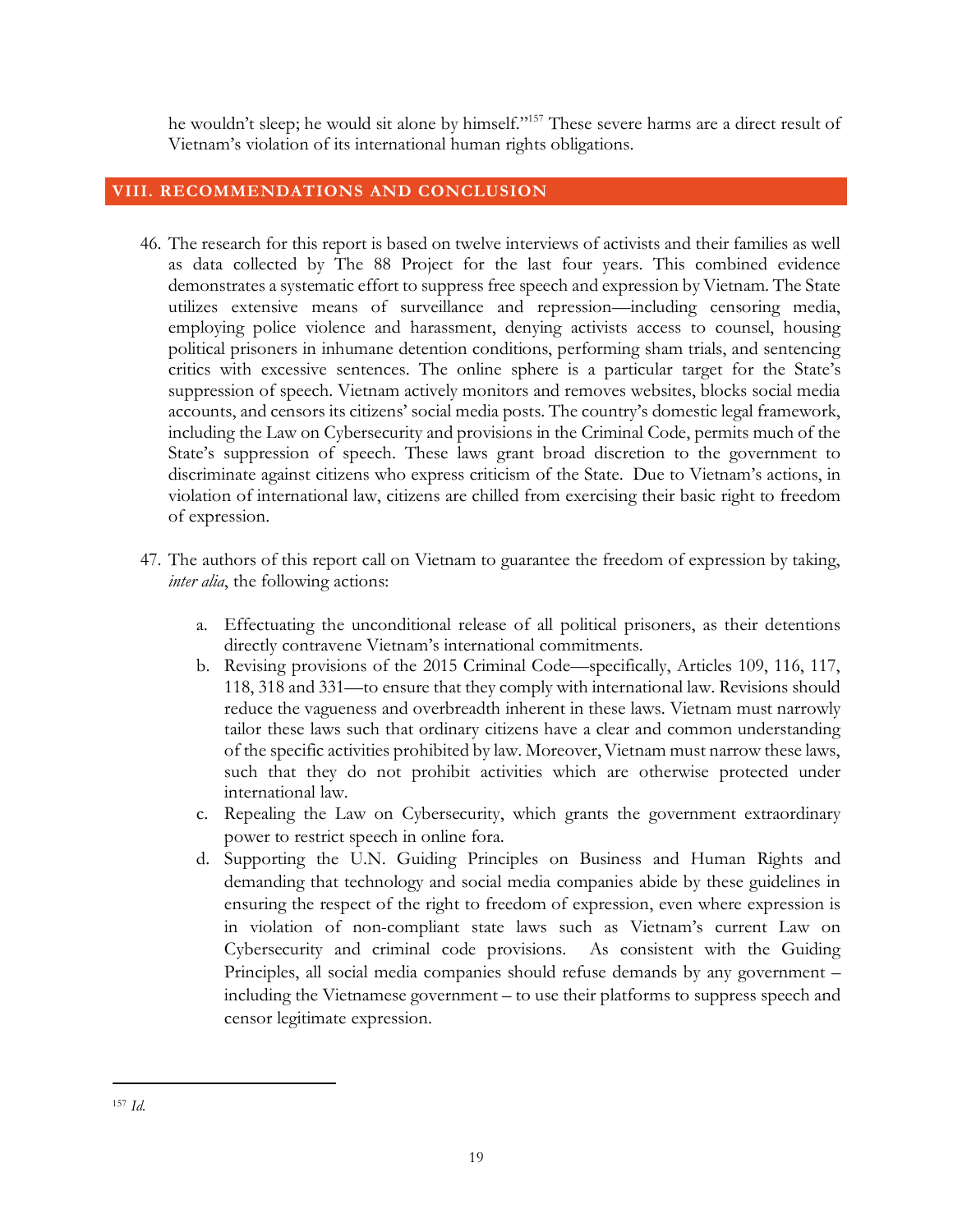- e. Ensuring that citizens have access to websites which promote human rights and free expression. Access to these websites is essential to protecting the values of free expression, in particular ensuring an informed citizenry and open access to the marketplace of ideas.
- f. Disbanding any and all cyber-armies that flag social media posts and suppress speech through mass reporting.
- g. Renouncing harassment and other extrajudicial and unlawful investigatory tactics, including the use of 'invitations,' surveillance tactics, kidnappings, torture, physical violence and forced evictions carried out by law enforcement. In addition to plainly violating international law, these actions create a climate of fear, which serves to further chill speech that is lawful under international law.
- h. Bringing the treatment of prisoners and conditions in prisons in compliance with international law. Vietnam must stop subjecting political prisoners to physical or psychological abuse, torture, denial of adequate medical treatment, punitive prison transfers, solitary confinement, and denial of communication rights with family members.
- i. Guaranteeing to defendants accused of national security violations the right to counsel, which would attach from the moment of arrest, and the right to access any and all evidence that will be used against them at trial. Defendants are presumed innocent until proven guilty under international law and are guaranteed the right to a fair trial. The trial should be presided by an independent judiciary, free from political influence. Being able to mount a reasonably effective defense, which requires access to counsel and evidence, is critical to ensuring the realization of this right.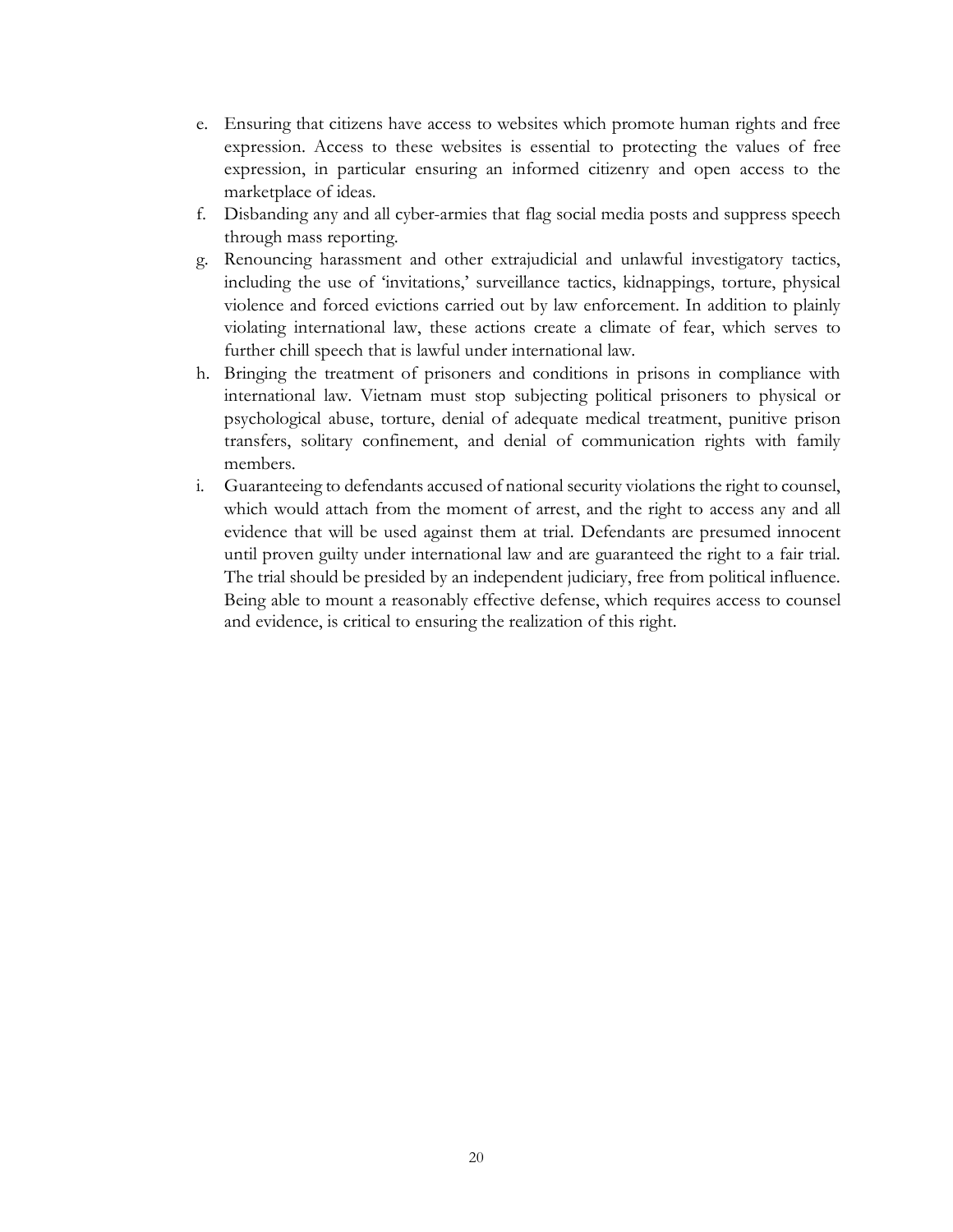#### **ANNEX 1: SUBMISSION METHODOLOGY**

Research was conducted in the following stages: desk research, interviews, a primary review of court documents, and analysis of The 88 Project's "Database of Persecuted Activists in Vietnam" ("Database").

#### **Desk Research**

Student researchers reviewed relevant human rights treaties, and reviews of Vietnam's implementation of its treaty obligations.

#### **Interviews**

The GHRC interviewed activists and their family members, legal and policy advocates and a human rights expert. The 88 Project, based on their extensive knowledge on freedom of expression issues in Vietnam, recommended interviewees to the GHRC with experiences considered representative of Vietnamese activists and human rights advocates; these interviewees often further recommended other persons, whom the later Clinic interviewed. All interviews were conducted using online video-chat platforms. Two students were present for every interview, and most interviews had a faculty member present. An interpreter was present where necessary or requested by the interviewee, and the same interpreter was used for every interview. Notes were taken during the interviews, which remain on file with the researchers.

#### **Primary Review of Court Documents**

The 88 Project obtained official court documents and trial transcripts from the case of Phan Kim Khanh who was prosecuted for violations of several laws. These documents were translated by the interpreter whom the clinic retained to facilitate interviews, discussed above.

#### **Database**

Since 2018, The 88 Project's Database has tracked current political prisoners and activists at risk in Vietnam. Political prisoners are defined as those who have been jailed or had their freedom otherwise restricted because of their political or religious beliefs and activities, in contravention of their freedoms of opinion and expression. In Vietnam, this specifically includes those who have expressed criticism of the government or the Communist Party or engaged in other forms of social and political activism that the State has deemed to constitute a "national security" threat. Activists at risk include those who have been released from prison but remain under government surveillance, or those who have been sentenced to probation. Activists at risk also include those whom The 88 Project classifies—as opposed to those who self-identify—as persons engaged in speech or other expressive activities designed to bring about social or political change who experience government "harassment"—including physical attacks, interrogation, administrative fines, forced eviction, or passport denial. These government activities interfere with the ability of Vietnamese persons to freely seek, receive, and impart information and ideas, in contravention of their freedoms of opinion and expression. Because The 88 Project only includes as political prisoners and activists at risk those whom they can independently verify as meeting their criteria for classification as such, the actual number of political prisoners and activists at risk are "likely much higher" than that which is reported in the database.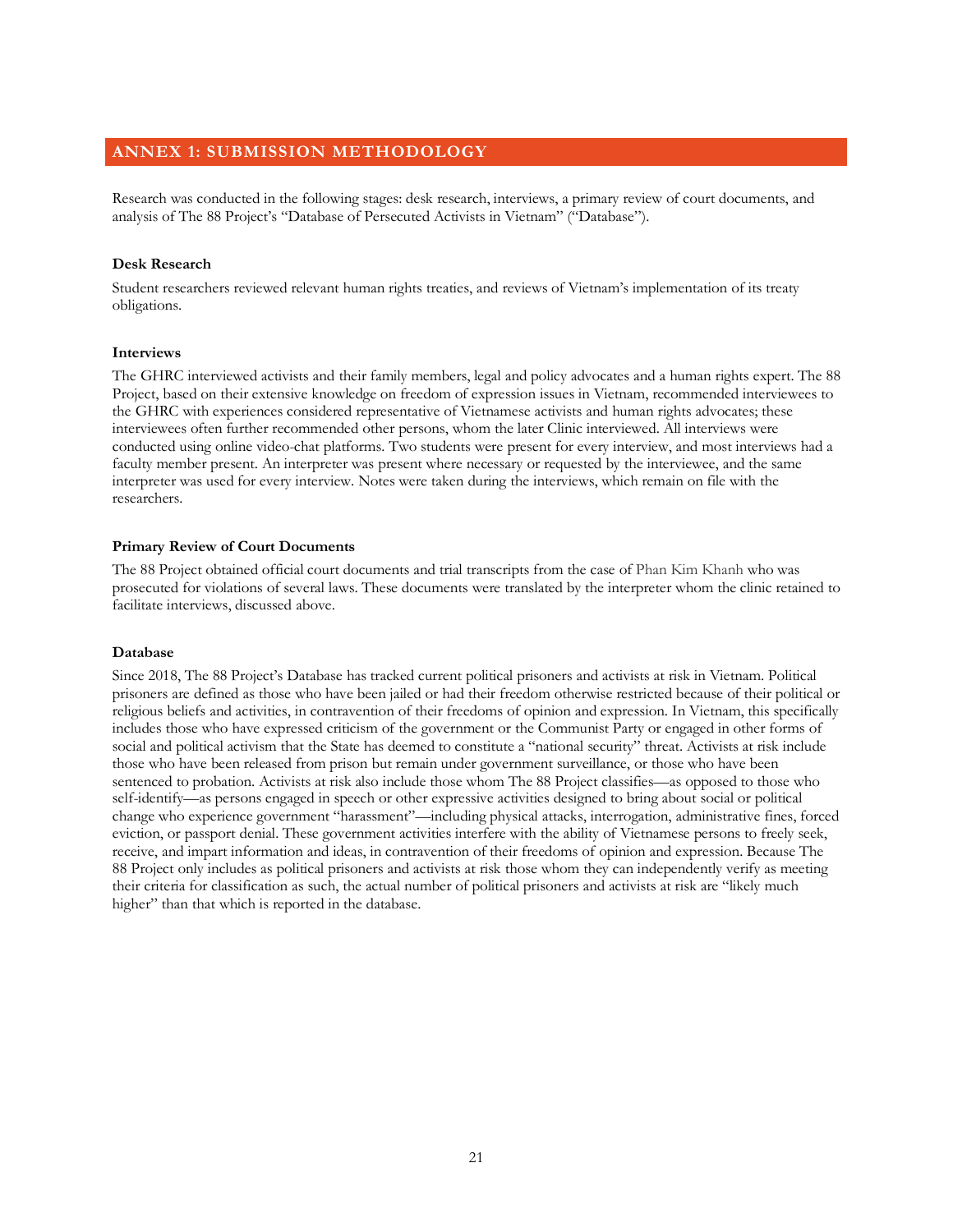## **ANNEX 2: SELECTED VIETNAM CRIMINAL CODE PROVISIONS**

Source: Vietnam Criminal Code (2015), https://www.wipo.int/edocs/lexdocs/laws/en/vn/vn086en.pdf.

#### **Article 109. Activities against the people's government**

Any person who establishes or joins an organization that acts against the people's government shall face the following sentences:

1. The organizer, instigator, or person whose activities cause serious consequences shall face a penalty of 12 - 20 years' imprisonment, life imprisonment, or death;

2. Any accomplice shall face a penalty of 05 - 12 years' imprisonment;

3. Any person who makes preparation for the commitment of this criminal offence shall face a penalty of 01 - 05 years' imprisonment.

#### **Article 116. Sabotaging implementation of solidarity policies**

1. Any person, for the purpose of opposing the people's government, commits any of the following acts shall face a penalty of 07 - 15 years' imprisonment:

a) Sowing divisions between the classes of people, between the people and people's government, the people's armed forces, or socio-political organizations;

b) Causing hostility, discrimination, secession, infringement upon equality rights among the ethnic communities of Vietnam;

c) Sowing division between religion followers and non-followers, between religions, between religion followers and people's government or socio-political organizations;

d) Sabotaging the implementation of international solidarity policies.

2. A less serious case of this offence shall carry a penalty of 02 - 07 years' imprisonment.

3. Any person who makes preparation for the commitment of this offence shall face a penalty of 06 - 36 months' imprisonment.

#### **Article 117. Making, storing, spreading information, materials, items for the purpose of opposing the State of Socialist Republic of Vietnam**

1. Any person, for the purpose of opposing the State of Socialist Republic of Vietnam, commits any of the following acts shall face a penalty of 05 - 12 years' imprisonment:

a) Making, storing, spreading information, materials, items whose that contains distorted information about the people's government;

b) Making, storing, spreading information, materials, items whose that contains fabricated information to cause dismay among the people;

b) [sic] Making, storing, spreading information, materials, items to cause psychological warfare. 2. An extremely serious case of this offence shall carry a penalty of 10 - 20 years' imprisonment. 3. Any person who makes preparation for the commitment of this criminal offence shall face a penalty of 01 - 05 years' imprisonment.

#### **Article 118. Disruption of security**

1. Any person who, for the purpose of opposing the people's government, incites, persuades, gathers other people to disrupt security, resists law enforcement officers in the performance of their duties, obstruct the operation of agencies or organizations shall face a penalty of 05 - 15 years' imprisonment, except for the cases specified in Article 112 hereof. 2. Any accomplice shall face a penalty of 02 - 07 years' imprisonment.

3. Any person who makes preparation for the commitment of this offence shall face a penalty of 06 - 36 months'' imprisonment.

#### **Article 318. Disturbance or public order**

1. Any person who causes disturbance of public order which negatively impacts social safety, order, or security, or previously incurred a civil penalty for the same offence or has a previous conviction for the same offence which has not been expunged, shall be liable to a fine of from VND 5,000,000 to VND 50,000,000 or face a penalty of up to 02 years' community sentence or 03 - 24 months' imprisonment.

2. This offence committed in any of the following cases shall carry a penalty of 02 - 07 years' imprisonment:

a) The offence is committed by an organized group;

b) The offence involves use of weapons or vandalism;